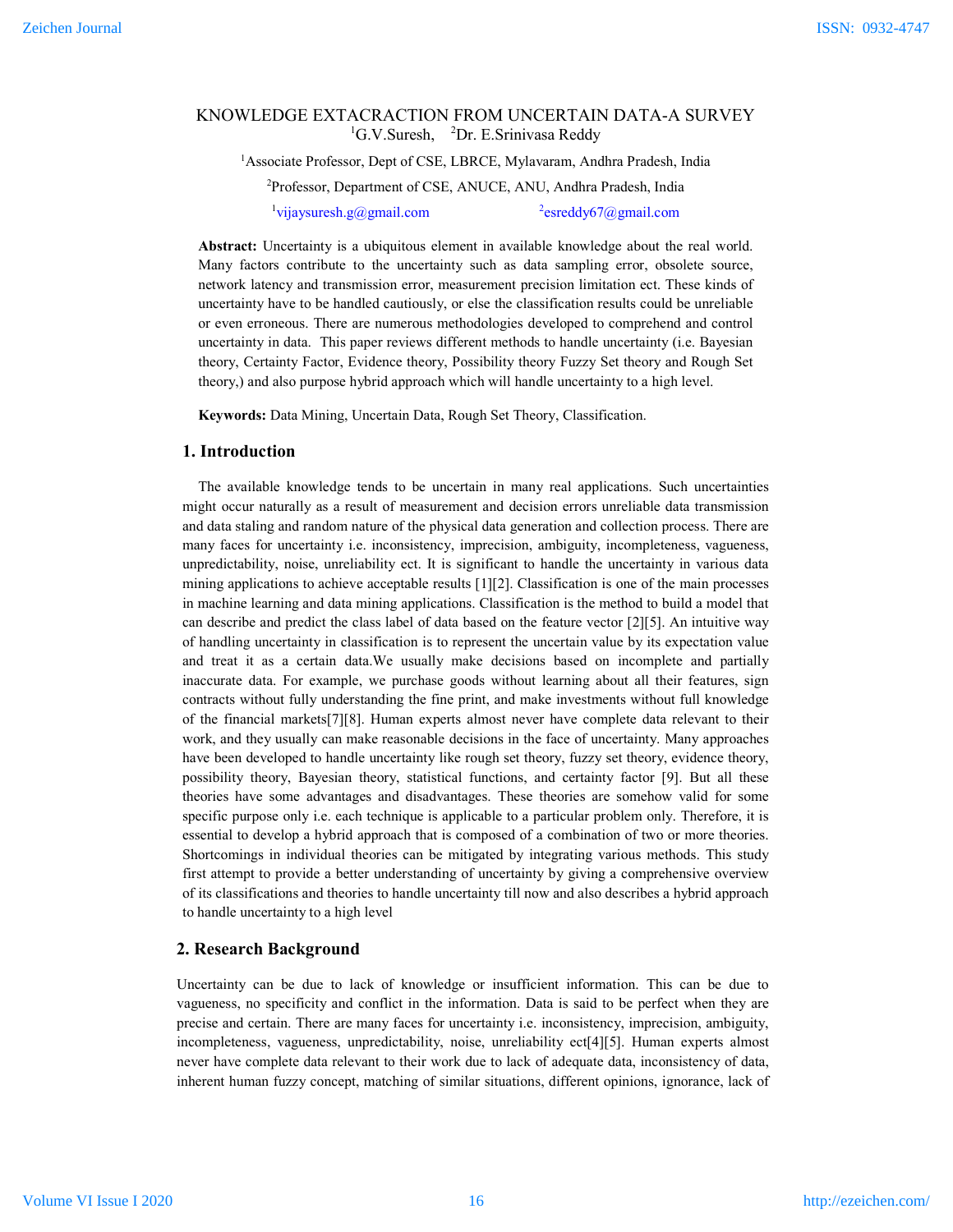available theory to describe a particular situation and they usually can make sensible decisions in countenance of uncertainty [3].

# **2.1 Sources of Uncertainty**

There are several sources of uncertainties i.e. uncertainty can arise from various sources such as: some of them are



Figure 1. Some sources of uncertanity

### **2.1.1 Noisy and inconsistent Data**

Real world data is unclean. When data is collected from different sources, then there are many chances that the data is noisy and conflicting. Noisy data usually refers to the meaningless data whereas inconsistent data refers to the ambiguous data i.e. If a coin is flipped, then output has to be either head or tail but it cannot be a number(Noisy data)  $\&$  salary of a person is 5000 and it lies between 1000-4000 (inconsistent Data)

#### **2.1.2 Incomplete Information**

Incomplete Information is partial or insufficient information. Information may become incomplete due to the changes in factors with time i.e. classification can be done accurately only if complete information is available.

#### **2.1.3 Imprecise Knowledge Domain**

Imprecise Knowledge Domain refers to the knowledge which is not complete in a particular domain. The result of incomplete domain knowledge may or may not always results in. i.e. A doctor must have the complete knowledge about a patient's disease, its history, period of suffering or about symptoms of disease etc. if he has Imprecise Knowledge Domain, than he might not be able to treat him accurately.

## **2.1.4 Selection among the Alternatives**

There are many alternatives to a problem and there may be a disagreement in choosing the best alternative among all. It is always not necessary that the best solutions comes out for a solving a problem. i.e There is various methods to handle uncertainty. So choosing the best way to handle it requires a complete understanding about the problem as well as the methods and then applying the appropriate

### **2.2 Types of Uncertainty**

There are mainly two types of uncertainty as proposed by Regan (2002).The first one is called as Epistemic Uncertainty (indeterminate facts) and other one is Linguistic Uncertainty (indeterminacy in language).

### **2.2.1 Epistemic Uncertainty**

The following can be considered for the causes of epistemic uncertainty

#### **2.2.1.1 Systematic Error**

 This error occurs due to bias or miscalibration in experiment while doing some experimentation

#### **2.2.1.2 Measurement Error**

This error occurs due to ambiguity or inaccuracy in the measurement procedure itself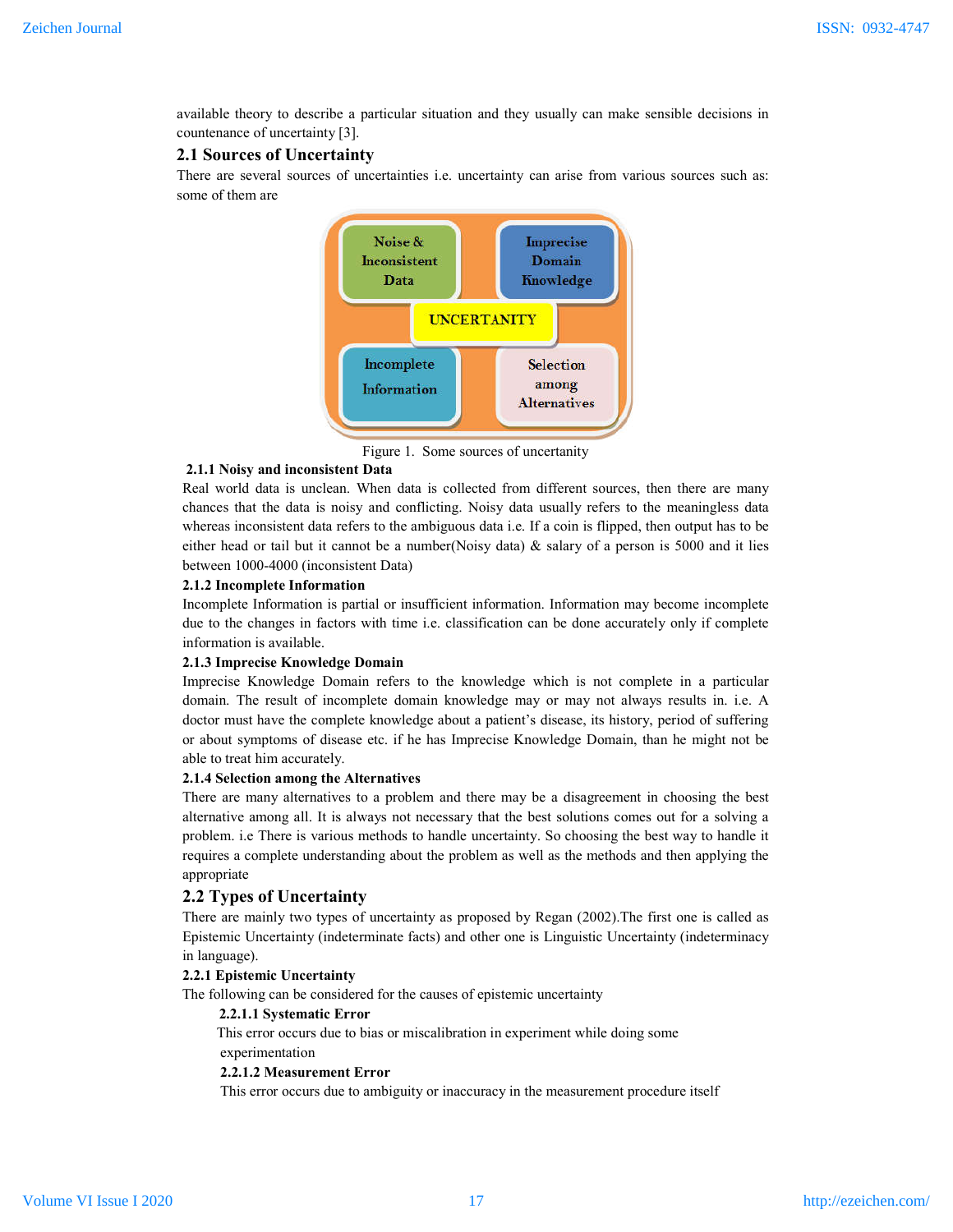#### **2.2.1.3 Natural Disparity**

This will occurs due to the uneven changes in the environment

#### **2.2.1.4 Inherent Uncertainty**

 This is due to the factors contributing Systematic error, Measurement error Natural disparity or combination of them

#### **2.2.1.4 Imperfect Data**

 The data or information used in decision making procedure may be corrupt and imperfect which further leads to wrong decision.

## **2.2.2 Linguistic Uncertainty**

### **2.2.2.1Vagueness**

Vagueness is connected with such concepts as fuzziness, indistinctiveness, haziness, cloudiness, unclearness, and shapelessness [1][2][3]. Vagueness reveals the difficulty of making sharp or precise distinctions in the world i.e. the information available in the model is unclear for example considered the statement: "I will see you at  $4:00$  p.m. or  $5:00$  p.m." is a vague statement.

#### **2.2.2.2 Ambiguity**

Ambiguity is connected with such concepts as non-specificity, one-to-many relations, variety, generality, diversity and divergence i.e. some elements of model lack complete semantics, leading to several possible interpretations for example considered the statement: "Kamala is in early old age" is a ambiguous statement[2].

Context dependence

Context dependence is uncertainty arising from a failure to specify the context in which a term is to be understood [6]. A clear way to deal with context dependence is to specify such a context. Under-specificity occurs when there is unwanted generality; the statement in question does not provide the degree of specificity required in order to proceed with an assessment or decision [9].



Figure 2. Types of uncertanity

### **2.3 Some Approaches to Handle Uncertainty**

### **2.3.1 Basic concepts of probability**

Probability theory is a branch of mathematics concerned with the analysis of random phenomena. The outcome of a random event cannot be determined before it occurs, but it may be any one of several possible outcomes [10][12]. The actual outcome is considered to be determined by chance. There are many probability theory formulas like conditional probability, conditional independence, Baye's theorem, etc that can be used for analyzing [13]. Probability is often used to handle uncertainty arising from incomplete information. Probability lies in between 0 and 1. Some of the axioms of probability are [12]: Let S be a sample space, A and B are events.

- All values of probabilities are between zero and one
- Probabilities of an event that are necessarily true have a value of one i.e.  $P(True)=1$ , and those that are necessarily false have a value of zero i.e. P(False)=0.
- The probability of a disjunction is given by
- Calculating the negation of a probability of an event is given by  $P(A) = 1-P(A)$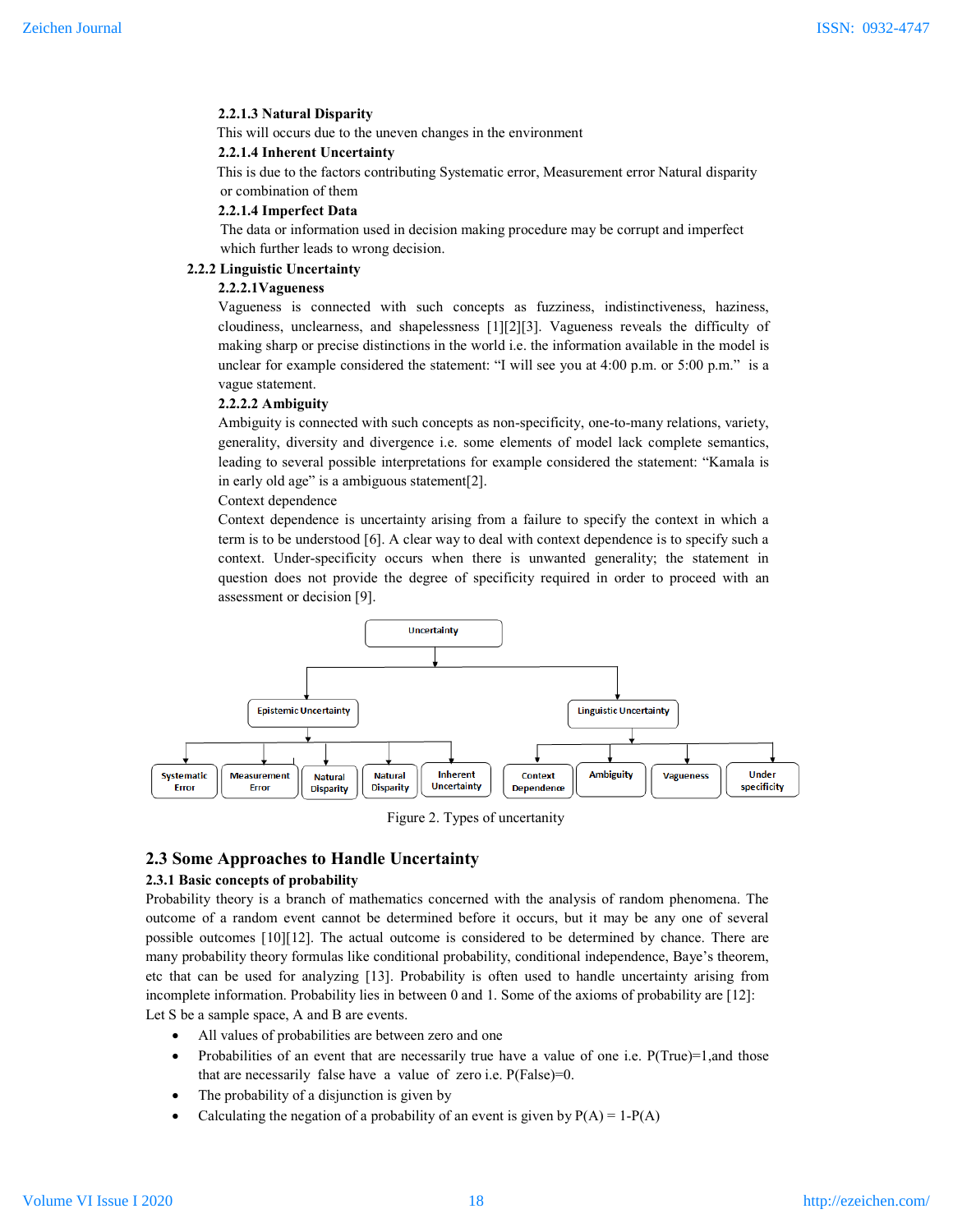## **2.3.2 Joint Probability**

Joint Probability of the occurrence of two independent events is written as **P (A and B)** and is defined by

$$
P(A \text{ and } B) = P(A \cap B) = P(A) * P(B)
$$

**Example:** We toss two fair coins separately.

Let  $P(A) = 0.5$ , Probability of getting Head of first coin

 $P(B) = 0.5$ , Probability of getting Head of second coin

Probability (Joint probability) of getting Heads on both the coins is

$$
P(A) * P(B) = 0.5 * 0.5 = 0.25
$$

The probability of getting Heads on one or on both of the coins i.e. the union of the probabilities P (A) and P (B) is expressed as

$$
P (A or B) = P (A \cup B) = P (A) + P (B) - P (A) * P (B)
$$
  
= 0.5 + 0.5 - 0.25  
= 0.75

## **2.3.3 Conditional Probability**

Suppose a rational agent begins to perceive data from its world, it stores this data as evidence. This evidence is used to calculate a posterior or conditional probability which will be more accurate than the probability of an atomic event without this evidence (known as a prior or unconditional probability)[13][14].Probability of an event H (Hypothesis), given the occurrence of an event E (evidence) is denoted by P(H | E) and is defined as follows:

*Example:* What is the probability of a person to be male if person chosen at random is 80 years old? The following probabilities are given

- − Any person chosen at random being male is about 0.50
- − probability of a given person be 80 years old chosen at random is equal to 0.005
- − probability that a given person chosen at random is both male and 80 years old may be =0.002 The probability that an 80 years old person chosen at random is male is calculated as follows:  $P(X \text{ is male} \mid \text{Age of } X \text{ is } 80)$ 
	- $= [P(X \text{ is male and the age of } X \text{ is } 80)] / [P(A \text{ get of } X \text{ is } 80)]$

 $= 0.002 / 0.005 = 0.4$ 

## **2.4 Bayes Theorem for handling Uncertainty**

Bayes theorem provides a mathematical model for this type of reasoning where prior beliefs are combined with evidence to get estimates of uncertainty. This approach relies on the concept that one should incorporate the prior probability of an event into the interpretation of a situation. It relates the conditional probabilities of events.

It allows us to express the probability P (H | E) in terms of the probabilities of P (E |H), P (H) and P (E). Example:

Find whether Bob has a cold (hypotheses) given that he sneezes (the evidence) i.e. calculate P  $(H | E)$ . Suppose that we know given the following.

 $P(H)$  = P (Bob has a cold) = 0.2

$$
P(E|H)
$$
 =  $P(Bob was observed sneezing = 0.75$ 

$$
P(E|\sim H)
$$
 = P (Bob was observed sneezing = 0.2)

$$
P(H | E)
$$
 =  $P(Bob has a cold | Bob was observed sneezing) = [P(E | H) * P(H)] / P(E)$ 

$$
P(E) = P(E \text{ and } H) + P(E \text{ and } \sim H)
$$

$$
= P (E | H) * P (H) + P (E | ~ H) * P (~ H)
$$

 $= (0.75) (0.2) + (0.2) (0.8) = 0.31$ 

 $P (H | E) = [(0.75 * 0.2)] / 0.31 = 0.48387$ 

We can conclude that "Bob's probability of having a cold given that he sneezes" is about 0.5. Further it can also determine what is his probability of having a cold if he was not sneezing?

$$
P(H | \neg E) = [P (\neg E | H) * P(H)] / P (\neg E)
$$

 $= [(1 - 0.75) * 0.2] / (1 - 0.31)$ 

$$
=0.05 / 0.69 = 0.072
$$

Hence Bob's probability of having a cold if he was not sneezing" is 0.072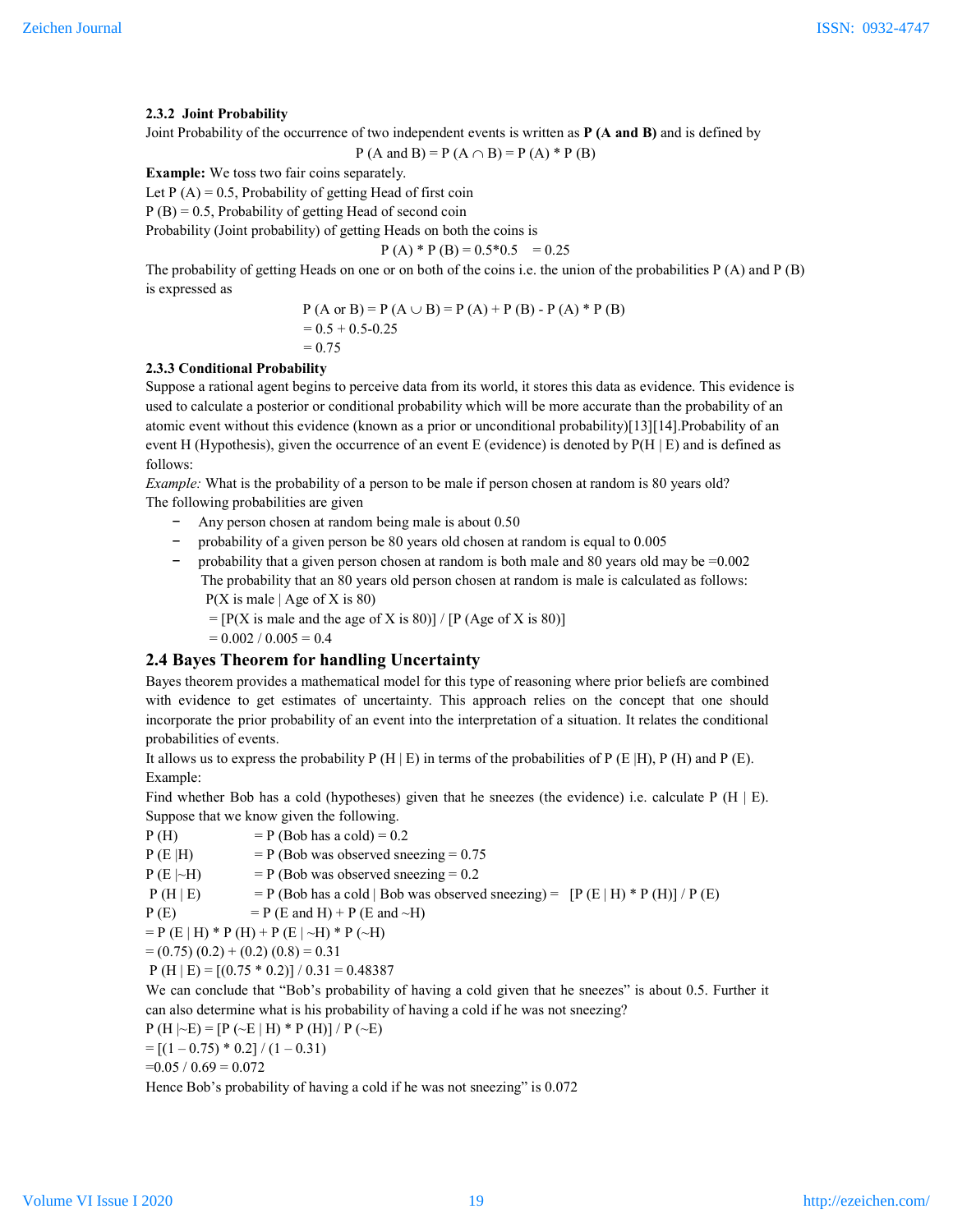## **2.4.1 Problems with Probabilistic Approach**

- Requires large amounts of probability data (Sufficient Sample Sizes)
- Inexact or incorrect especially for subjective probabilities and subjective evidence may not be reliable.
- Independence of evidences assumption often not valid
- Relationship between hypothesis and evidence is reduced to a number
- High computational overhead
- Data can't readily be reduced to numbers or frequencies.
- Human estimates of probabilities are notoriously inaccurate

## **2.5 Certainty Factor for handling Uncertainty**

Standard statistical methods are based on the assumption that an uncertainty is the probability that an event (or fact) is true or false. Certainty theory is a framework for representing and working with degrees of belief of true and false in knowledge-based systems [4][13]. In certainty theory uncertainty is represented as a degree of belief. There are two steps in using every non-probabilistic method of uncertainty. First, it is necessary to be able to express the degree of belief. Second, it is necessary to manipulate (e.g., combine) degrees of belief when using knowledge-based systems. Certainty factors are not probabilities, they represent beliefs about how strong given evidence is, and to what degree the evidence (E) supports a hypothesis (H). Certainty factors are measured using various scales ( $0 - 100$ ,  $0 10, 0 - 1, -1$  to- 1) and linguistics ones (certain, fairly certain, likely, unlikely, highly unlikely, definitely not).Usually three cases are considered [13]

- When  $CF = +1$ , indicate strong confidence in a hypothesis (H)
- When  $CF = 0$ , it means hypotheses H is not known
- When  $CF = -1$ , indicate confidence against a hypothesis  $(H)$

CFs are calculated using two other measures

i) MB (H, E) – Measure of Belief: value between 0 and 1 representing the degree to which belief in the hypothesis H is supported by observing evidence E. Measure of Belief can be calculated using

$$
MB(H, E) = \begin{cases} \frac{P(H|E)-P(H)}{1-P(H)} & \text{if } P(H|E) \ge P(H) \text{and } P(H) \ne I \\ 1 & \text{if } P(H) = 1 \\ 0 & \text{if } P(H|E) < P(H) \end{cases} \tag{1}
$$

ii) MD (H, E) – Measure of Disbelief: value between 0 and 1 representing the degree to which disbelief in the hypothesis H is supported by observing evidence E.

$$
MD(H, E) = \begin{cases} \frac{P(H) - P(H|E)}{P(H)} & \text{if } P(H|E) \le P(H) \text{and } P(H) \ne 0\\ 1 & \text{if } P(H) = 0\\ 0 & \text{if } P(H|E) > P(H) \end{cases}
$$
(2)

CF is calculated in terms of the difference between MB and MD:

$$
CF(H, E) = MB(H, E) - MD(H, E)
$$
\n(3)

#### **2.5.1 Combining Certainty Factors**

Multiple sources of evidence produce CFs for the same fact.

 $\sqrt{ }$ 

$$
MB(P1ANDP2) = MIN(MB(P1), MB(P2))
$$
\n(4)

$$
MB(P1ORP2) = MAX(MB(P1), MB(P2))
$$
\n(5)

Negation of a fact can be represented by

$$
MB(NOT P1) = 1 - MB(P1)
$$
 (6)

#### **2.5.2 Rules with Uncertain Evidence**

To deal with uncertainty in rules, CF uses credibility. The credibility is then multiplied by the MB for the conclusion of the rule.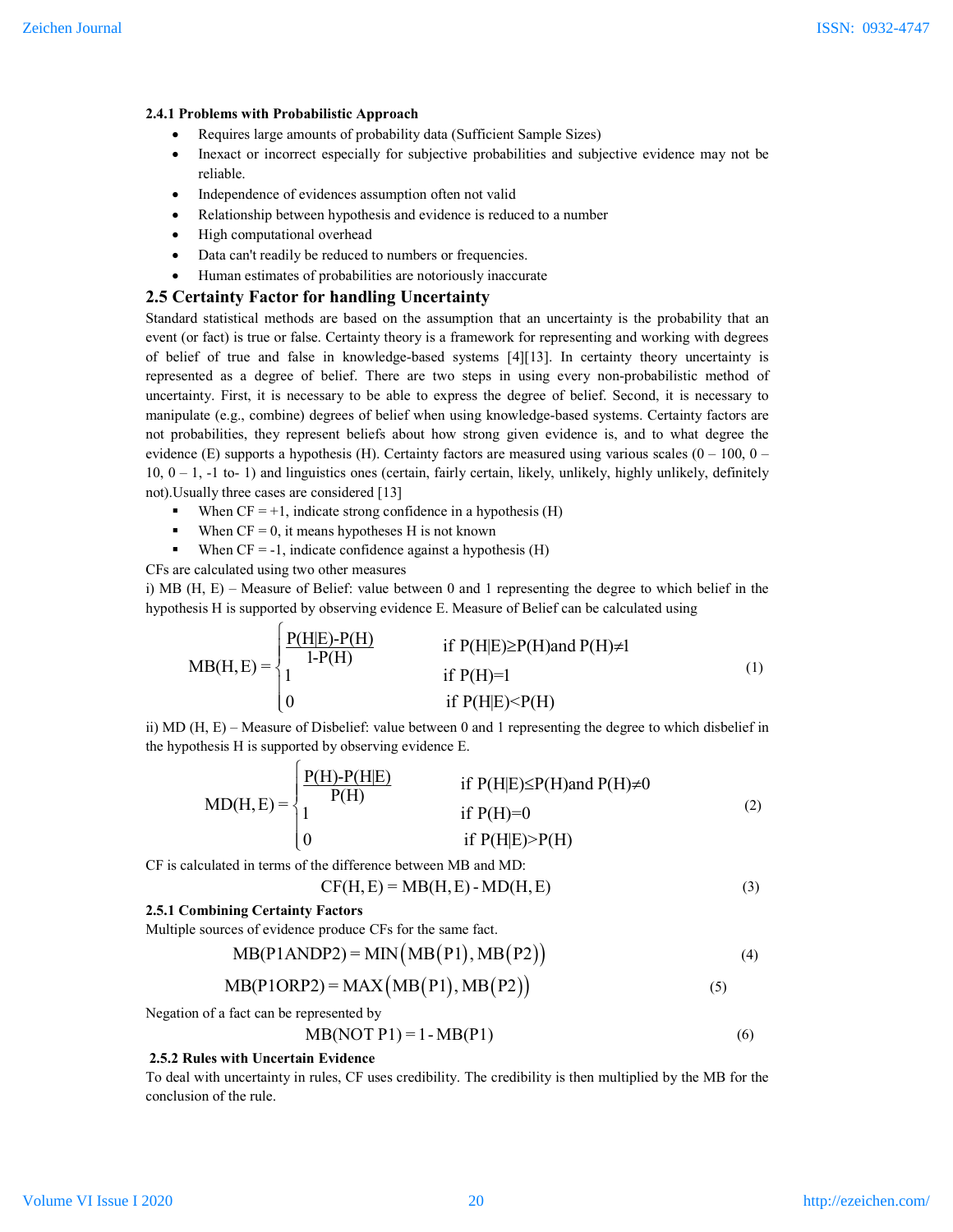$$
MB(Conclusion) = MB(Conditions) * Credibility
$$
 (7)

$$
MB[H: E1, E2] = MB[H: E1] + MB[H: E2] * (1 - MB[H: E1])
$$
\n(8)

### **Consider an example**

| Rule 1 IF Interest Rate Low                                                         |                                                                                                 |
|-------------------------------------------------------------------------------------|-------------------------------------------------------------------------------------------------|
| AND Inflation is Low                                                                |                                                                                                 |
| THEN X Buy Stocks                                                                   |                                                                                                 |
| Rule 2 IF Market Steady                                                             |                                                                                                 |
| OR Employment Good                                                                  |                                                                                                 |
| THEN X Buy Stocks                                                                   |                                                                                                 |
| Rule 3 IF Inflation High                                                            |                                                                                                 |
| OR Employment Not Good                                                              |                                                                                                 |
| THEN X don't buy stocks                                                             |                                                                                                 |
| <b>Interest Rate Low</b>                                                            | 0.9                                                                                             |
| Inflation Low                                                                       | 0.7                                                                                             |
| Market Steady                                                                       | 0.8                                                                                             |
| <b>Employment Good</b>                                                              | 0.6                                                                                             |
| <b>Inflation High</b>                                                               | 0.7                                                                                             |
| While the credibility of each rule is as follows                                    |                                                                                                 |
| Rule 1<br>0.7                                                                       |                                                                                                 |
| Rule 2<br>0.8                                                                       |                                                                                                 |
| Rule 3<br>0.6                                                                       |                                                                                                 |
| With this inputs test the hypothesis whether "X Buys the Stocks"                    |                                                                                                 |
| MB[X Buys the Stocks: Rule 1] = MIN $(0.9, 0.7) * 0.7 = 0.49$                       |                                                                                                 |
| MB[X Buys the Stocks: Rule 2] = MAX (0.8, 0.6) * 0.8 = 0.64                         |                                                                                                 |
| MB[X Buys the Stocks: Rule 3] = MAX (0.7), (1-0.6)) * 0.6 = 0.42                    |                                                                                                 |
| Combining the Rule 1 and Rule 2:                                                    |                                                                                                 |
|                                                                                     | MB[X Buys the Stocks: Rule1, Rule2] = MB[X Buys the Stocks: Rule1] + MB[X Buys the Stocks: Rule |
| $2$ <sup>*</sup> (1-MB[X Buys the Stocks: Rule1]) = 0.49 + 0.64 * (1 - 0.49) = 0.82 |                                                                                                 |
| Combining the three rules:                                                          |                                                                                                 |
| CF[X Buys the Stocks: Rule 1, Rule 2, Rule 3]                                       |                                                                                                 |
|                                                                                     |                                                                                                 |

 $= MB[X]$  Buys the Stocks: Rule 1, Rule 2] - MD[X Buys the Stocks: Rule 3]

 $= 0.82 - 0.42$ 

 $= 0.4$ 

After getting the CF for the hypothesis, what is the answer for the question "X Buys the Stocks"? In an expert system that implements uncertainty handling would answer by considering uncertain terms and their interpretation in MYCIN "May be"[13]. Isn't it exactly the way say it? That's why Certainty Factor has been criticized to be excessively ad-hoc.The semantic of the certainty value can be subjective and relative.

## **2.5.3 Difficulties with Certainty Factors**

- In some cases results may depend on the order in which evidences are considered.
- Combination of non-independent evidences is unsatisfactory
- New knowledge may require changes in the certainty factors of existing knowledge
- Not suitable for long increase chains

## **2.6 Dempster-Shafer Theory of Evidence for handling Uncertainty**

The Dempster-Shafer theory is a mathematical theory of evidence based on belief functions and plausible reasoning, which is used to combine separate pieces of information (evidence) to calculate the probability of an event[15][16]. In the D-S theory of evidence, the set of all hypotheses that describes a situation is the frame of discernment. The hypotheses should be mutually exclusive and exhaustive, meaning that they must cover all the possibilities and that the individual hypotheses cannot overlap. The D-S theory mirrors human reasoning by narrowing its reasoning gradually as more evidence becomes available. Two properties of the D-S theory permit this process: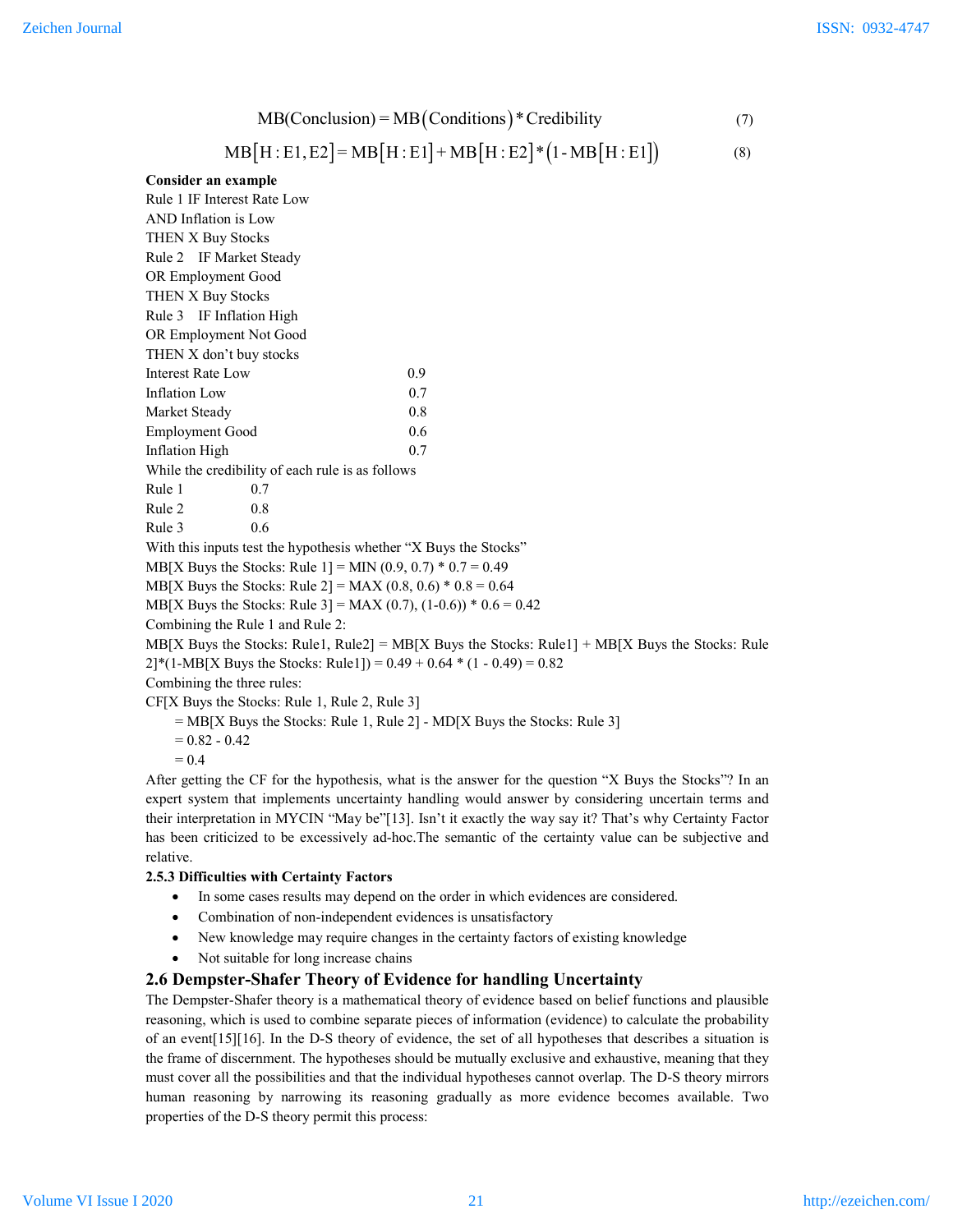- the ability to assign belief to ignorance
- the ability to assign belief to subsets of hypotheses

Two special sets applied in D-S theory. The first is the null set, which cannot hold any value and the second special set is a set contains all elements. Assigning belief to the second set does not help distinguish anything and representing ignorance [17][18]. Humans often give weight to the hypothesis "I don't know", which is not possible in classical probability. Assigning belief to "I don't know" allows us to delay a decision until more evidence becomes available. Each data source, Si for example, will contribute its observation by assigning its beliefs. This assignment function is called the "probability mass function" and denoted by mi. So, the upper and lower bounds of a probability interval can be defined as contains the precise probability of a set of interest in the classical sense, and is called belief and plausibility [20]. The lower bound of the confidence interval is the belief confidence, which accounts all evidences  $E_k$  that support the given proposition "A":

$$
Belief_i(A) = \sum_{E_k \subseteq A} m_i(E_k)
$$

The upper bound of the confidence interval is the plausibility confidence, which accounts all the observations that does not rule out the given proposition:

Plausibility<sub>i</sub>(A)=1 - 
$$
\sum_{E_k \cap A = \varphi} m_i(E_k)
$$

For each possible proposition (e.g., A), Dempster-Shafer theory gives a rule of combining data source Si's observation mi and data source  $S_i$ 's observation m<sub>i</sub>

$$
(m_i \AA m_j)(A) = \frac{\displaystyle\sum_{E_k \cap E_{k'}=A} m_i(E_k) m_j(E_{k'})}{1 - \displaystyle\sum_{E_k \cap E_{k'}=j} m_i(E_k) m_j(E_{k'})}
$$

The Dempster's rule of combination is a generalization of Bayes' rule [16][17]. This rule strongly emphasizes the agreement between multiple sources and ignores all the conflicting evidence through a normalization factor. Compared with Bayesian theory, the Dempster-Shafer theory of evidence is much more analogous to our human perception-reasoning processes. Its capability to assign uncertainty or ignorance to propositions is a powerful tool for dealing with a large range of problems that otherwise would be intractable.

Let 
$$
\Theta = \{E_1, \neg E_1\}
$$

The measures of uncertainty, taken collectively are known in Dempster-Shafer Theory terminology as a "basic probability assignment" (bpa). Hence we have a bpa, say

$$
m_1(E_1) = 0.8
$$
  
\n
$$
m_1(-E_1) = 0
$$
  
\n
$$
m_2(E_1) = 0.9
$$
  
\n
$$
m_2(-E_1) = 0
$$

$$
m_1(E_1, \neg E_1) = 1 - m_1(E_1) = 1 - 0.8 = 0.2
$$

 $m_2(E_1, \neg E_1) = 1 - m_2(E_1) = 1 - 0.9 = 0.1$ 

| $m_1 \downarrow$            | $m_2 \rightarrow E_1 = 0.9$ | $-E_1 = 0$ | $E_1 \rightarrow E_1 = 0.1$ |
|-----------------------------|-----------------------------|------------|-----------------------------|
| $E_1 = 0.8$                 | 0.72                        | 0          | 0.08                        |
| $-E_1 = 0$                  | 0                           | 0          | 0                           |
| $E_1 \rightarrow E_1 = 0.2$ | 0.18                        | 0          | 0.02                        |

Calculate K by using the formula

$$
K^{-1} = 1 - \sum_{X \cap Y = \varnothing} m_1(X) \cdot m_2(Y)
$$

There are only two cases where X Y=Ø. Case (i)  $m_1(E_1) \cdot m_2(\neg E_1)$  (ii)  $m_1(\neg E_1) \cdot m_2(E_1)$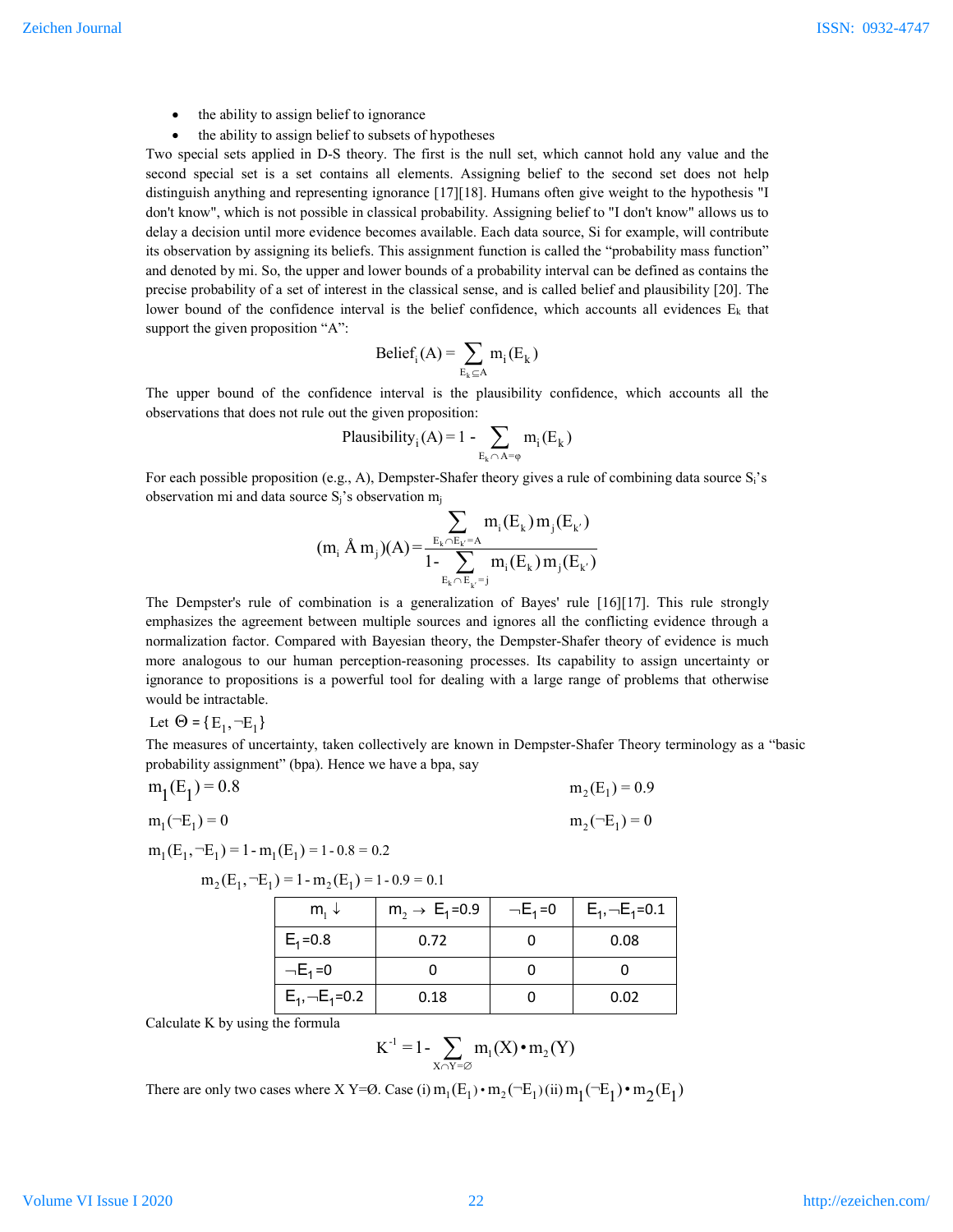$$
K^{-1} = 1 - m_1(E_1) \cdot m_2(\neg E_1) + m_1(\neg E_1) \cdot m_2(E_1) = 1 - (0 + 0) = 1
$$

Combing m1 and m2 can be done using

$$
\mathrm{m}_i(A)=K\sum_{X\cap Y=A}\mathrm{m}_1(X)\bullet\mathrm{m}_2(Y)
$$

 $m_1 \oplus m_2(E_1) = 1 \cdot (0.72 + 0.08 + 0.18) = 0.98$ 

 $m_1 \oplus m_2$  ( $\neg E_1$ ) =1  $\bullet$  (0) =0

 $m_1 \oplus m_2 (E_1, \neg E_1) = 1 \cdot (0.02) = 0.02$ 

From the above evidence we can conclude that most probable belief is  $E_1$  and evidence given by  $m_1$ ,  $m_2$  is not contradict.

#### **2.6.1 Dempster-Shafer Pros and Cons**

| <b>Dempster-Shafer Theory Pros</b>    | <b>Dempster-Shafer Theory Cons</b>  |  |  |
|---------------------------------------|-------------------------------------|--|--|
| Addresses<br>questions<br>about       | Source of evidence<br>not           |  |  |
| and possibility that<br>necessity     | independent; can lead to misleading |  |  |
| Bayesian approach cannot answer       | and counter-intuitive results       |  |  |
| Prior probabilities not required, but | The normalization in Dempster's     |  |  |
| uniform distribution cannot be used   | Rule loses some meta information.   |  |  |
| when priors are unknown               | and this treatment of conflicting   |  |  |
|                                       | evidence is controversial           |  |  |
| Useful for reasoning in rule-based    | Bayesian approach can also do       |  |  |
| systems                               | something akin to confidence        |  |  |
|                                       | interval by examining how much      |  |  |
|                                       | one's belief would change if more   |  |  |
|                                       | evidence acquired                   |  |  |

## **2.7 Fuzzy Set Theory/Logic**

Fuzzy sets were introduced by Lotfi Zadeh in 1965 to represent/manipulate data and information possessing of non-statistical uncertainties [20][21]. Fuzzy sets are a precise mathematical tool for processing data that is derived from uncertain and vague sources. We can define uncertainty in view of fuzzy set theory as follows: When A is a fuzzy set and x is a relevant object, the proposition "x is a member of A" is not necessarily either true or false. It may be true only to some degree, the degree to which x is actually a member of A. For example: "the weather outside is cold"

- But, how cold is actually the coldness you described?
- What do you mean by 'cold' here?

As we can see a particular temperature is cold to one person but it is not to another. Fuzzy logic was introduced to design systems that can demonstrate human-like reasoning capability to understand such vague terms. Boolean Logic (for 'Temperature') to describe terms such as 'cold' ,'hot'

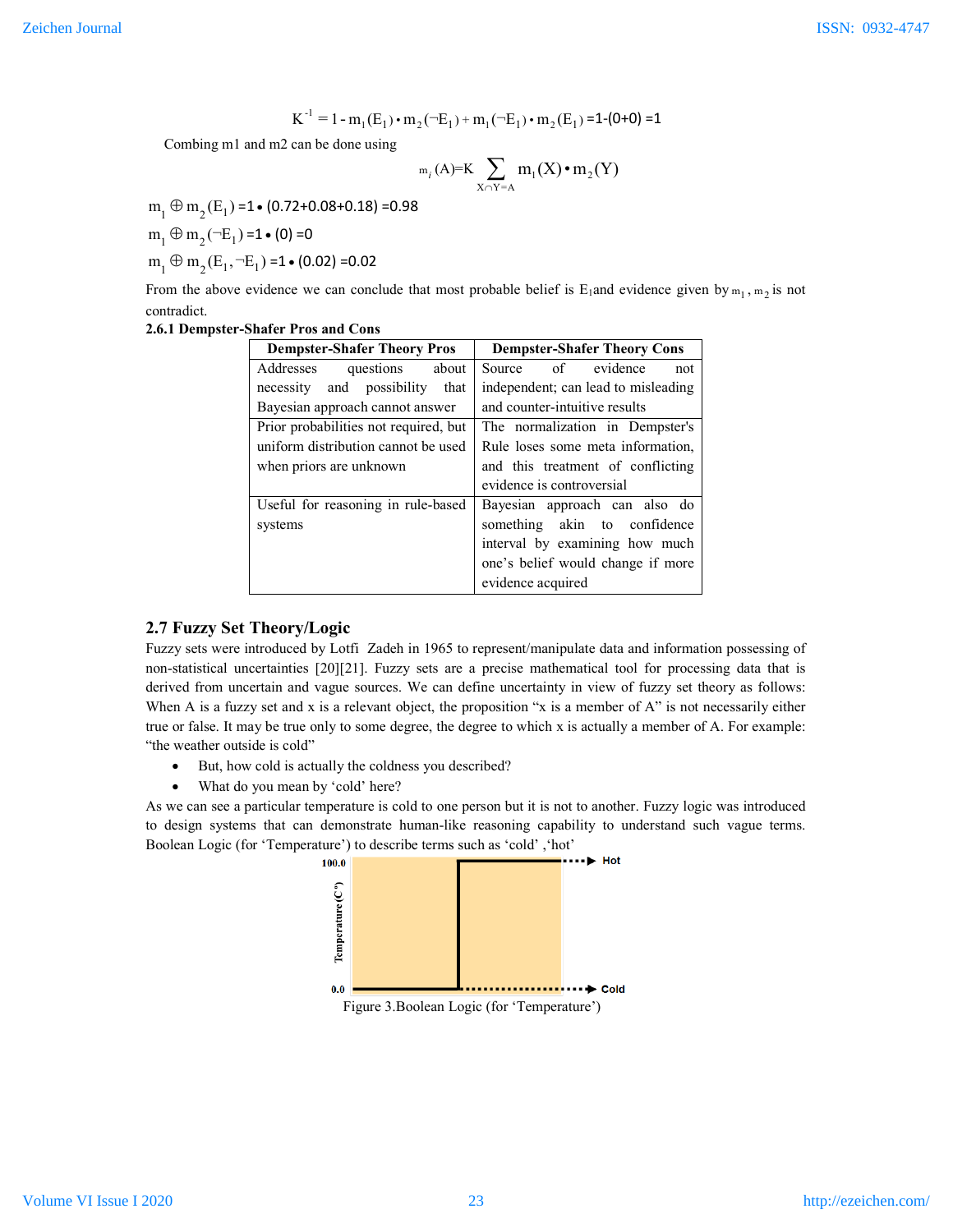

## Figure 4. Fuzzy Logic (for 'Temperature')

Unlike two-valued Boolean logic, fuzzy logic is multi-valued. It deals with degrees of membership and degrees of truth. This distinctions can made more exact by the membership function. The membership function of a fuzzy set A is denoted by

$$
\mu_A(x) : X \to [0,1]
$$
 where

 $\mu_A(x) = 1$  1 if x is totally in A;  $\mu_A(x) = 0$  if x is not in A

 $0 \leq \mu_A(x) \leq 1$  if x is partly in A

This set allows a continuum of possible choices. For any element x of universe X, membership function  $\mu_A(x)$ equals the degree to which x is an element of set A. This degree, a value between 0 and 1, represents the degree of membership, also called membership value, of element x in set A [22].Let us consider "tall men" example the universe of discourse – the men's heights – consists of three sets: short, average and tall men. As you will see, a man who is 184 cm tall is a member of the average men set with a degree of membership of 0.1, and at the same time, he is also a member of the tall men set with a degree of 0.4. Typical functions can be used to represent a fuzzy set i.e. sigmoid, Gaussian and pi. However, these functions increase the time of computation. Therefore, in practice, most applications use linear fit functions.



# **2.7.1 Linguistic Variables & Hedges**

A linguistic variable is a fuzzy variable [22]. For example, the statement "John is tall" implies that the linguistic variable John takes the linguistic value tall. The range of possible values of a linguistic variable represents the universe of discourse of that variable. For example, the universe of discourse of the linguistic variable speed might have the range between 0 and 220 km/h and may include such fuzzy subsets as very slow, slow, medium, fast, and very fast. A linguistic variable carries with it the concept of fuzzy set qualifiers, called hedges. Hedges are terms that modify the shape of fuzzy sets. They include adverbs such as very, somewhat, quite, more or less and slightly. Linguistic variables are also used in fuzzy rules. For example: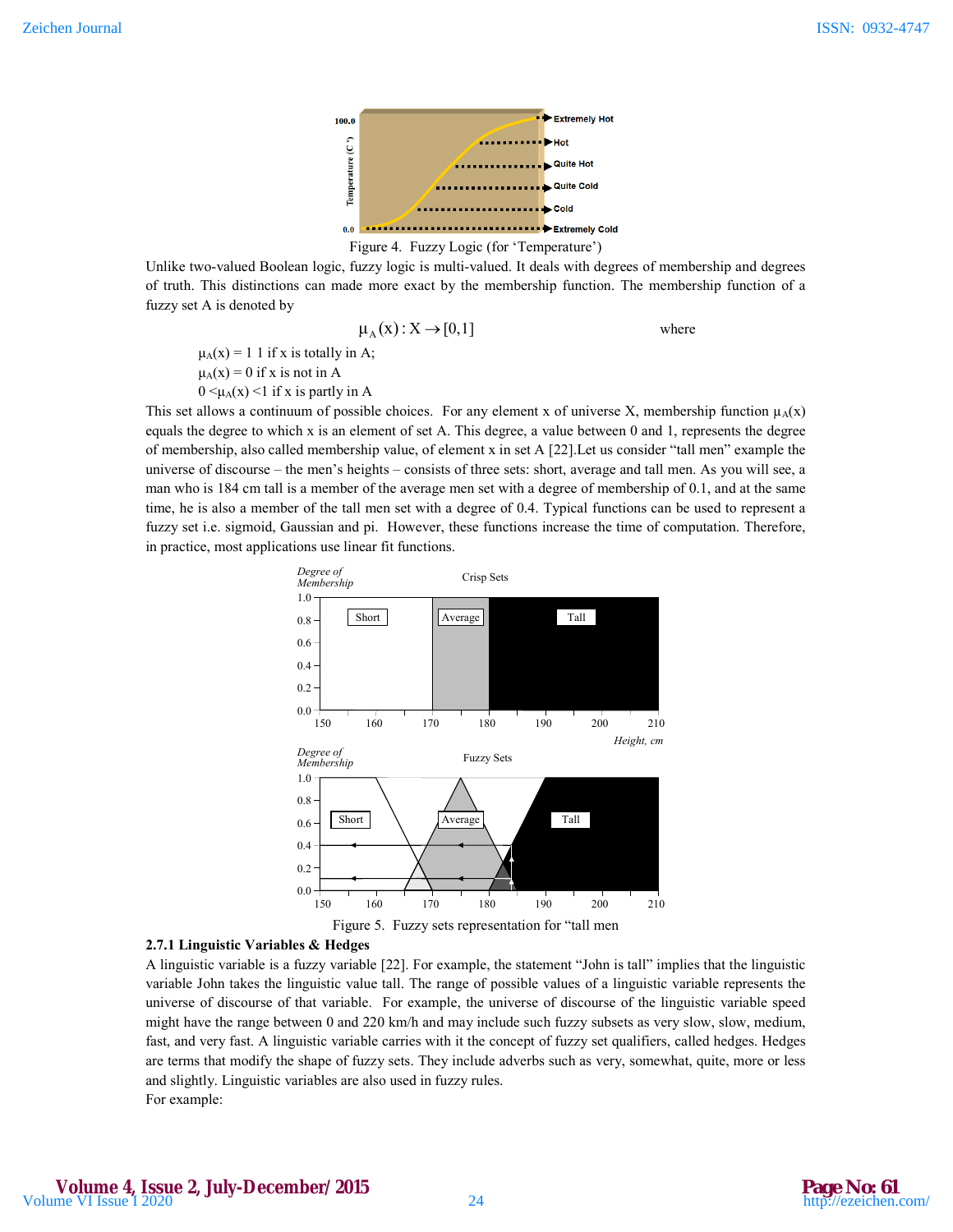

Figure 6. Linguistic variable representation for "tall men"

Linguistic variable representation for "tall men"

Some of the common hedges used in many applications

- Very à  $f(x)^2$
- Not very à  $1 f(x)^2$
- Somewhat à  $f(x)^{1/2}$
- About (or around) à  $f(x)$  +/- delta
- Nearly à  $f(x)$  delta

# **2.7.2 Fuzzy Logic Process**

First, inputs are translated into fuzzy values [23][24]. This process is sometimes referred to as fuzzification. For instance, assume Sam is 21, John is 42 and Frank is 53, we want to know who is "old" and who is "young"

- Young =  ${ Sam / .7, John / .2, Frank / .1}$
- Old =  $\{ Sam / .1, John / .4, Frank / .6\}$

Next, we want to infer over our members

We might have rules, for instance that you cannot be a country club member unless you are OLD and WEALTHY

The rules, when applied, will give us conclusions such as Frank can be a member at .8 and Sam at .5 Finally, given our conclusions, we need to defuzzify them. There is no single, accepted method for defuzzification

- How do we convert Frank / .8 and Sam / .5 into actions?
- Often, methods compute "centers of gravity" or a weighted average of some kind,
- The result is then used to determine what conclusions are acceptable (true) and which are not

## **Example**

Consider the rules for Air-conditioner

- if air is warm and dry, decrease the fan and increase the coolant
- if air is warm and not dry, increase the fan
- if air is hot and dry, increase the fan and the increase the coolant slightly
- if air is hot and not dry, increase the fan and coolant
- if air is cold, turn off the fan and decrease the coolant

Our input obviously requires the air temperature and the humidity, the membership function for air temperature. The following rules can be drawn from the above rules

if it is 60, it would be considered cold 0, warm 1, hot 0

if it is 85, it would be cold 0, warm .3 and hot .7

Temperature  $= 85$ , humidity is moderately high

hot .7, warm .3, cold 0, dry .6, not dry .4

Rule 1 has "warm and dry"

 $\frac{-1}{2}$  warm is .3, dry is .6, so "warm and dry" = min(.3, .6) = .3 Rule 2 has "warm and not dry"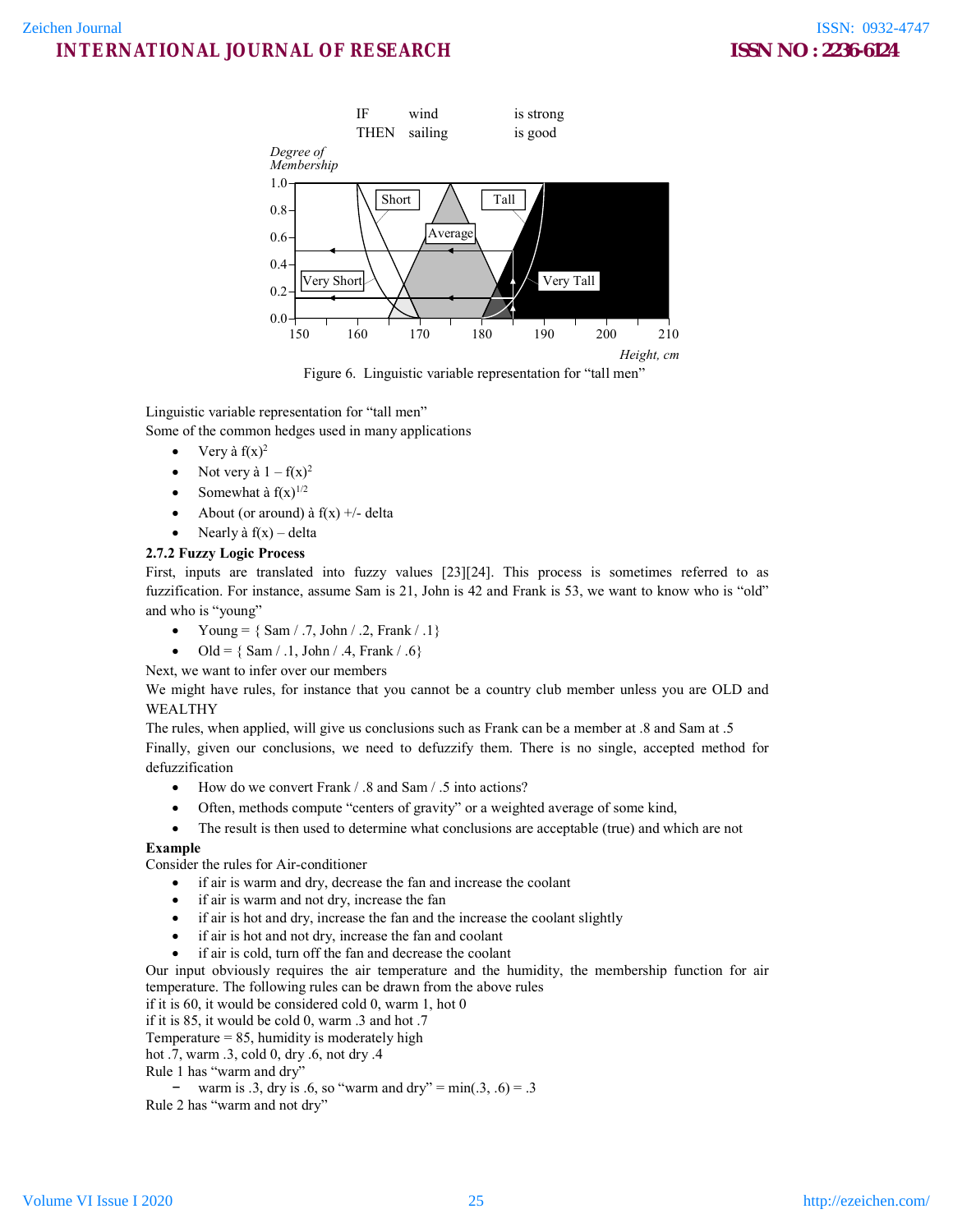$-$  min(.3, .4) = .3

Rule 3 has "hot and dry" =  $min(.7, .3) = .3$ 

our fourth and fifth rules give us  $0$  since cold is  $0$ 

Our conclusions from the first three rules are to

- decrease the coolant and increase the fan at levels of .3
- increase the fan at level of .3
- increase the fan at .3 and increase the coolant slightly

To combine our results, we might increase the fan by .9 and decrease the coolant (assume "increase slightly" means increase by  $\frac{1}{4}$ ) by .3 - .3/4 = .9/4

Finally, we defuzzify "decrease by .9/4" and "increase by .9" to actionable amounts

## **2.7.3 Problems with Fuzzy Set Theory**

There are no learning mechanisms in fuzzy logic

What if we have membership functions provided from two different people

− for instance, what a 6'11" basketball player defines as tall will differ from a 4'10" gymnast

Membership values begin to move away from expectations when chains of logic are lengthy so this approach is not suitable for many KBS problems (e.g., medical diagnosis)

- The theory is not concerned about how the rules are created, but how they are combined
- The rules are not chained together, instead all fire and the results are combined

#### **2.8 Possibility Theory**

Possibility theory is a mathematical theory devoted to the handle uncertainties in data and is an alternative to probability theory [25]. Possibility theory has enabled a typology of fuzzy rules, either in the background knowledge on which possibility is based, or in the set for which possibility is asserted. This constitutes a method of formalizing non-probabilistic uncertainties on events: i.e. a mean of assessing to what extent the occurrence of an event is possible and to what extent we are certain of its occurrence, without knowing the evaluation of the possibility of its occurrence. For example, imprecise information such as "Room temperature is above 28 degrees" implies that any temperature T above 28 is possible and any temperature equal to or below 28 is impossible. This can be represented by a "possibility" measure defined on the temperature domain whose value is 0 (impossible) if T<28 and 1 (possible) if T≥28. When the predicate is vague like in "Room is cool", the possibility can be accommodate degrees, the largest the degree, the largest the possibility. There are two approaches to possibility theory: one, proposed by Zadeh an extension of fuzzy set theory and the other, taken by*Klir and Folger* as an extension dempster-shafer's theory of evidence.

#### **2.8.1 Intuitive approach to Possibility Theory**

Let S be a fuzzy set in a universe of discourse U which is characterized by its membership function  $\mu_S(U)$  which is interpreted as the compatibility of  $U \in U$  with the concept labeled S. Let X is a variable taking value in U and S act as a fuzzy restriction,  $R(X)$ , associated with X. Then the proposition "X is S", which translates into R(X) = F associates a possibility distribution  $\pi_{\chi}(\mathsf{x})$  with X which is postulated to be equal to

R(X). The possibility distribution function  $\pi_X(u)$  characterizing the possibility  $\pi_X$  is defined to be numerically equal to the membership function  $\pi_{\mathcal{S}}(u)$  of S that is  $\pi_{(s)} = 0$  means that state *s* is rejected as impossible;  $\pi(s) = 1$  means that state *s* is totally possible (= plausible).

#### **2.8.2 The Axiomatic Approach to Possibility**

For consonant body of evidence, the belief measure becomes necessity measure (η) and plausibility measure becomes possibility measure  $(\pi)$ 

 $Bel(A \cap B) = min[Bel(A), Bel(B)]$  becomes =  $η(A \cap B) = min[η(A),η(B)]$ 

 $P(A \cup B) = max[(P(A), P(B)]$  becomes  $\pi(A \cup B) = max[(\pi(A), \pi(B))]$ 

 $\pi(A) = 1 - \pi(\overline{A}); \eta(A) = 1 - \eta(\overline{A})$ 

Now if possibility distribution function is defined as:

 $r := U \rightarrow [0,1]$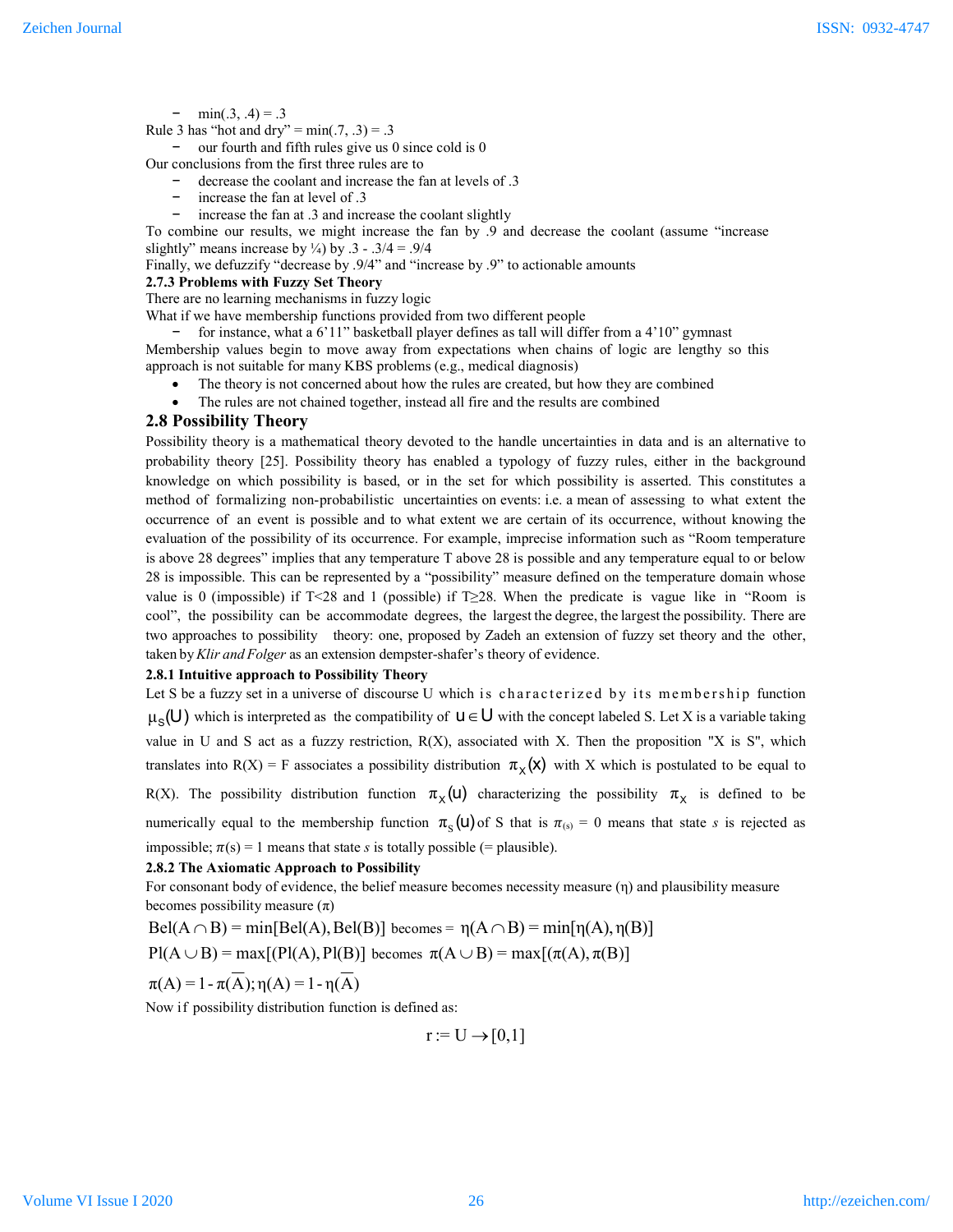This mapping is related to possibility measure as:  $\pi(A) = \max_{X \in A} (r(X))$ . Now the basic probability assignment is

defined for consonant body of evidences as:  $m = (\mu_1, \mu_2, \mu_3, \dots, \mu_n)$  where  $\sum_{n=1}^{\infty}$  $\sum_{i=1} \mu_i = 1$  and if possibility

distribution function is defined as:

$$
\mathbf{T} = (\rho_1, \rho_2, \rho_3, \dots, \rho_n)
$$
 Where  $\rho_i = \sum_{k=i}^{n} \mu_k = \sum_{k=i}^{n} m(A_k)$ 

Possibility theory is a simple and versatile tool for modeling uncertainty. It is a unifying framework for modeling and merging linguistic knowledge and statistical data. Useful to account for missing information in reasoning tasks and risk analysis

#### **3. Related Work**

## **3.1 Rough set Theory**

Rough set theory proposed by Pawlak [26][27], has become a well-established theory to resolve problems related to vagueness, uncertainty and incomplete information in variety of applications related to pattern recognition and machine learning. The main advantage of rough set theory in data analysis is that it does not need any preliminary or additional information about data like probability in statistics, or basic probability assignment in Dempster-Shafer theory, grade of membership or the value of possibility in fuzzy set theory.

#### **3.2 Information and Decision Tables**

Data are presented as a table, column of which are labelled by attributes, rows by objects of interest and entries of the table are attribute values [28][29]. Such tables are known as information systems, attribute-value tables,

data tables or information tables. It can be represented as a pair IS = (U, A) where  $U = \{x_1, x_2, \ldots, x_n\}$ 

 $U = \{x_1, x_2, \dots, x_n\}$  is a non empty finite set of objects called the universe and  $A = \{a_1, a_2, \dots, a_n\}$  is a

non- empty finite set of attributes such as a  $U \to V_a$ .  $a \in A$  where  $V_a$  is value set of a. If  $V_a$  contains missing values for at least one attribute, then S is called an incomplete information system, otherwise it is complete. If the set of attributes A is divided into the set of condition attributes C and the set of decision attributes D such  $A = C \cup D$  and  $C \cap D$  is empty, the information system is called a decision table.

|    | <b>Attributes</b> |                                       |             |  |  |  |
|----|-------------------|---------------------------------------|-------------|--|--|--|
| Id | Headache          | <b>Nausea</b>                         | Temperature |  |  |  |
|    | no                | yes                                   | high        |  |  |  |
| 2  | yes               | no                                    | very high   |  |  |  |
| 3  | yes               | yes                                   | high        |  |  |  |
| 4  | no                | yes                                   | high        |  |  |  |
| 5  | yes               | no                                    | Normal      |  |  |  |
| 6  | no                | yes                                   | Normal      |  |  |  |
|    |                   | Table 1. Example of Information table |             |  |  |  |

| <b>Attributes</b> |          |               |             | <b>Decision</b> |
|-------------------|----------|---------------|-------------|-----------------|
| Id                | Headache | <b>Nausea</b> | Temperature |                 |
| υl                | no       | yes           | high        | yes             |
| p2                | yes      | no            | high        | yes             |
| p3                | yes      | yes           | very high   | yes             |
| p4                | no       | yes           | normal      | no              |
| p5                | yes      | no            | high        | no              |
| p6                | no       | yes           | very high   | yes             |

Table 2. Example of decision table with uncertainty

Rough set concept can be defined quite generally by means of topological operations, interior and closure, called approximations. Suppose we are given a set of objects U called the universe and an indiscernibility relation  $R \subseteq U \times U$ , representing our lack of knowledge about elements of U. For the sake of simplicity we assume that R is an equivalence relation [30]. Let X is a subset of U*.* We want to characterize the set X with respect to R. Basic concepts of rough set theory given below.

 $\blacksquare$  The lower approximation of a set X with respect to R is the set of all objects, which can be for certain classified as X with respect to R (are certainly X with respect to R).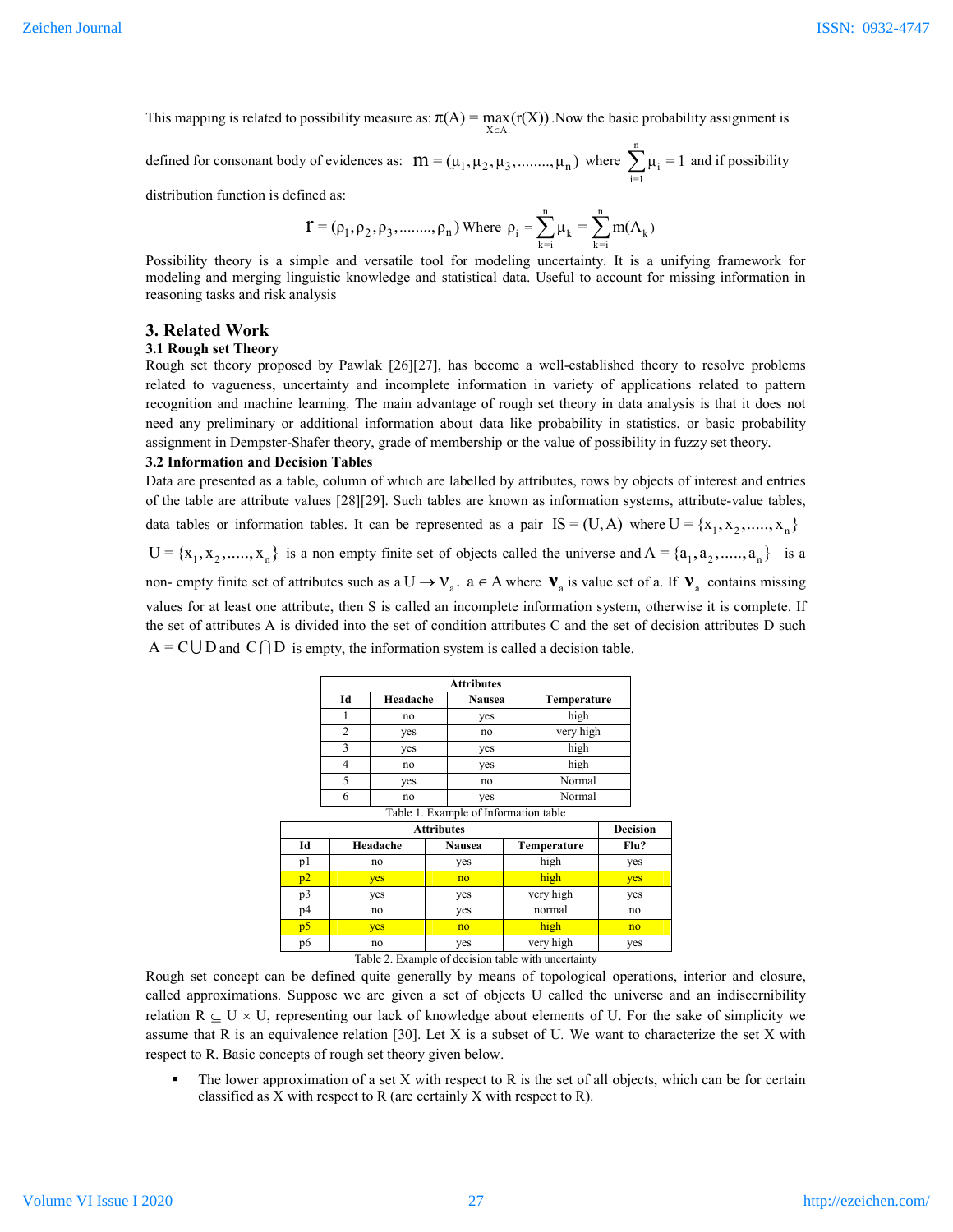- $\blacksquare$  The upper approximation of a set X with respect to R is the set of all objects which can be possibly classified as X with respect to R (are possibly X in view of R).
- $\blacksquare$  The boundary region of a set X with respect to R is the set of all objects, which can be classified neither as X nor as not-X with respect to R.
- Set X is crisp (exact with respect to R), if the boundary region of X is empty
- Set  $X$  is rough (inexact with respect to R), if the boundary region of  $X$  is nonempty.

Let R is an indiscernibility relation or equivalence relation among indiscernible values. [X]<sub>R</sub> denotes the equivalence class of R containing x [31]. The elementary sets are the equivalence classes of R. Lower and upper approximations of a set X over the elements of the universe U are respectively R-lower approximation of X

 $RX = \{x \in \bigcup |[x]_{p} \subseteq X\}$ 

R-upper approximation of X

$$
\overline{RX} = \{x \in \bigcup |[x]_R \cap X \neq \emptyset\}
$$

R-boundary region of X

$$
R_{NR}(X) = \underline{RX} - \overline{RX}
$$

Accuracy of Approximations given by

$$
\alpha_{R}(X) = \frac{|\overline{R}(X)|}{|\underline{R}(X)|} [0 \le \alpha_{R} \le 1]
$$

Where |X| denotes the cardinality of X. If  $\alpha_R(X) = 1$ , X is crisp with respect to R (X is precise with respect to

R), and otherwise, if  $\alpha_R(X) \leq 1$ , X is rough with respect to R (X is vague) with respect to R).

### **3.3 Dependency attributes**

Let C and D be subsets of A. We say that D depends on C in a degree  $k(0 \le k \le 1)$  denoted by  $C \rightarrow_k D$  such that

$$
k = \gamma(C, D) = \frac{|POS_{c}(D)|}{|U|}
$$

Where  $POS_{\alpha}(D)$  is called C-positive region of D. The coefficient k is called the degree of the dependency; if  $k = 1$  we say that D depends totally on C, and if  $k < 1$  we say that D depends partially (in a degree k) on C. In other words, the coefficient k expresses the ratio of all elements of the universe, which can be properly classified to blocks of the partition U/D, employing attributes C [33].

### **3.4. Example**

Consider the table 1 example the lower approximation of the set of patients having flu is the set  $\{p1, p3, p6\}$ and the upper approximation of this set is the set  $\{p1, p2, p3, p5, p6\}$ , whereas the boundary-line cases are patients p2 and p5. Similarly p4 does not have flu and p2, p5 cannot be excluded as having flu, thus the lower approximation of this concept is the set  ${p4}$  whereas - the upper approximation – is the set  ${p2, p4, p5}$  and the boundary region of the concept "not flu" is the set {p2, p5}, the same as in the previous case. Accuracy of

approximation can be calculated  $\alpha_R$  (flu) = 3/5. It means that the concept "flu" can be characterized partially employing symptoms Headache, Muscle-pain and temperature. Dependency of attributes for {Headache, Nausea, Temperature} $\Rightarrow$ {Flu}.weget k = 4/6 = 2/3, because four out of six patients can be uniquely classified as having flu or not, employing attributes Headache, Nausea and Temperature.

#### **3.5 Reduction of attributes (Reduct and Core attributes)**

The main idea of reduction of attributes or reduct in rough sets is to find a minimal subset of relevant attributes that have all the essential information of the data set, thus the minimal subset of the attributes can be used instead of the entire attributes set for rule discovery and to make correct decision or classification. The concept of a reduct can be defined as minimal subset R of the initial attribute set C such that for such that for a given set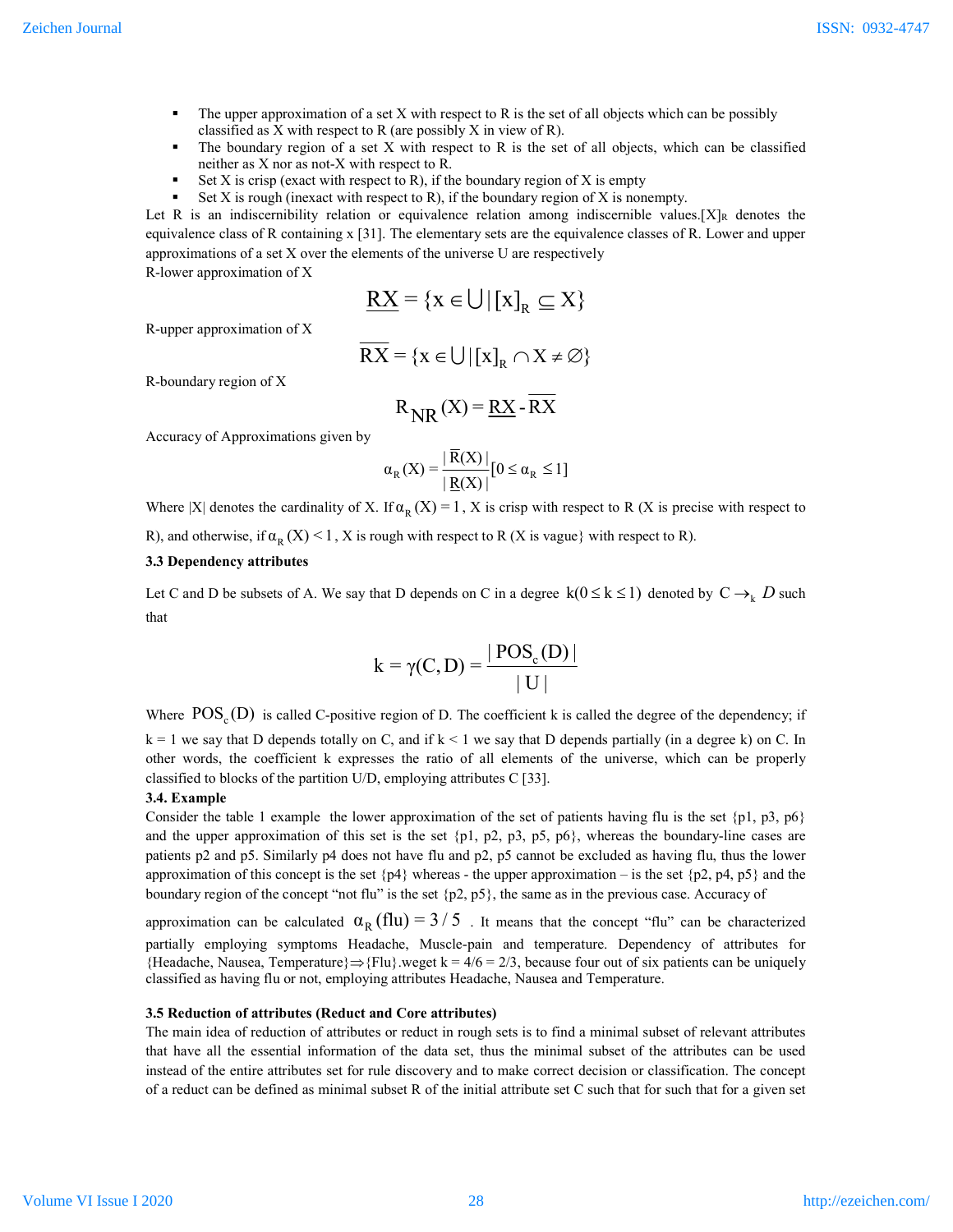of attributes D,  $\gamma_R(D) = \gamma_C(D)$ . R is a minimal subset if  $\gamma_{R-\{a\}}(D) \neq \gamma_R(D)$ ,  $\forall a \in R$ . This means that any attribute removed from the subset will affect the dependency degree [34]. Hence a minimal subset by this definition may not be the global minimum (a reduct of smallest cardinality). A given dataset may have many reduct sets, and the collection of all reducts is denoted by [35][37]

$$
R_{\text{all}}\equiv \{X\,|\, X\subseteq C, \gamma_{\scriptscriptstyle X}(D)\!=\!\gamma_{\scriptscriptstyle C}(D); \gamma_{\scriptscriptstyle X\text{-}\{a\}}(D)\!\neq\gamma_{\scriptscriptstyle X}(D), \forall a\in D\}
$$

The intersection of all the sets in R<sub>all</sub> is called the core, denoted by  $\text{CORE}(C) = \bigcap \text{RED}(C)$ , where RED(C) is the set of all reducts of C. For example there are two relative reducts with respect to Flu, {Headache, Temperature} and {Nausea, Temperature} of the set of condition attributes {Headache, Muscle-pain, Temperature}. That means that either the attribute Headache or Nausea can be eliminated from the table or consequently instead of table 3 we can use either

| Patient | Headache | Temperature | Flu |
|---------|----------|-------------|-----|
|         |          |             |     |
| pl      | no       | high        | yes |
| p2      | yes      | high        | yes |
| p3      | yes      | very high   | yes |
| p4      | no       | normal      | no  |
| p5      | yes      | high        | no  |
|         |          |             |     |
| p6      | no       | very high   | yes |
|         |          | Table 3     |     |

| Patient | <b>Nausea</b> | Temperature | Flu |
|---------|---------------|-------------|-----|
| p1      | yes           | high        | yes |
| p2      | no            | high        | yes |
| p3      | yes           | very high   | yes |
| p4      | yes           | normal      | no  |
| p5      | no            | high        | no  |
| p6      | yes           | very high   | yes |

For table 4 the relative core of with respect to the set {Headache, Nausea, and Temperature} is the Temperature. This confirms our previous considerations showing that Temperature is the only symptom that enables, at least, partial diagnosis of patients. Using the concept of a value reduct, table 3 and table 4 can be simplified as follows

| Patient | Headache | Temperature | Flu |
|---------|----------|-------------|-----|
| p1      | no       | high        | yes |
| p2      | yes      | high        |     |
| p3      |          | very high   | yes |
| p4      |          | normal      | no  |
| p5      | yes      | high        | no  |
| p6      |          | very high   | yes |
|         |          | Table 5     |     |

| Patient | <b>Nausea</b> | Temperature | Flu |
|---------|---------------|-------------|-----|
| p1      | yes           | high        | yes |
| p2      | high<br>no    |             | yes |
| p3      |               | very high   | yes |
| p4      |               | normal      | no  |
| p5      | no            | high        | no  |
| p6      |               | very high   | yes |

## **3.6 Rule Generation**

The following rules can be generated from the table 4 we get the following rules

Table 6

if (Headache, no) and (Temperature, high) then (Flu, yes),

if (Headache, yes) and (Temperature, high) then (Flu, yes),

if (Temperature, very high) then (Flu, yes),

if (Temperature, normal) then (Flu, no),

if (Headache, yes) and (Temperature, high) then (Flu, no),

if (Temperature, very high) then (Flu, yes).

From table 5 we get the following rules

### **4.7 Problems with Rough Set Theory**

- All tuples are treated with equal importance
- All training examples must be crisply classified

The lower and upper approximations of a concept are defined based on the strict set inclusion operation In order to improve the accuracy within the rules the following parameters have to be tested is tested i.e. A decision rule  $f_x$  is included in U is consistent or deterministic if for every y included in U,  $y \neq x$  ( $f_x/Cond=f_y$ /Cond).( $f_x/Dec = f_y/Dec$ ); otherwise the decision rule  $f_x$  is nondeterministic or inconsistent. In a similar manner, a decision table S is deterministic if all of its decision rules are deterministic; other-wise the decision table S is nondeterministic [37][38]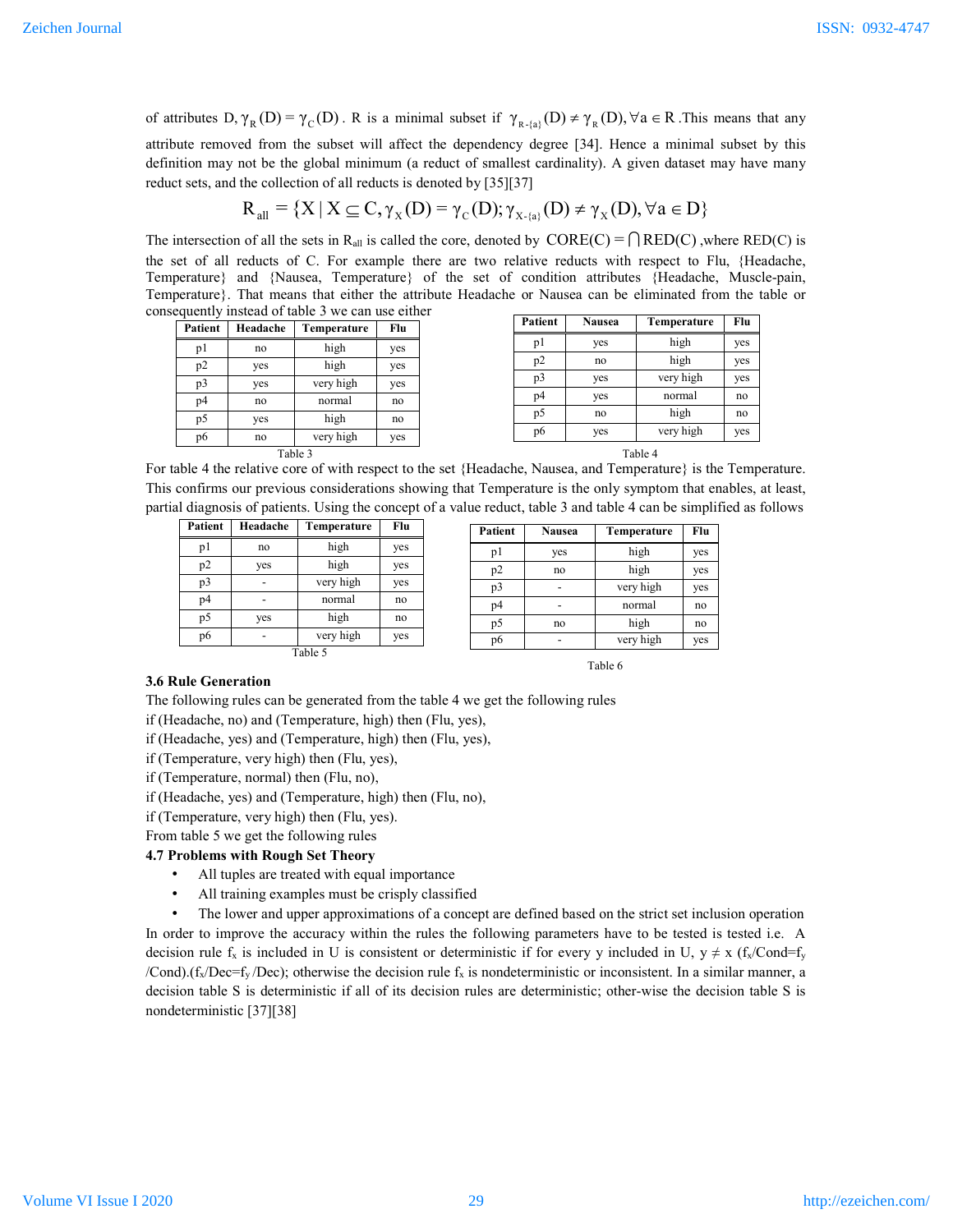| <b>Attributes</b> |             |               |          | <b>Decision</b> |
|-------------------|-------------|---------------|----------|-----------------|
| Id                | Temperature | <b>Nausea</b> | Headache | Flu?            |
| pl                | very high   | yes           | no       | yes             |
| p2                | high        | yes           | no       | no              |
| p3                | very high   | yes           | no       | yes             |
| p4                | normal      | no            | no       | no              |
| p5                | high        | no            | yes      | yes             |
| p6                | very high   | no            | yes      | yes             |

Let be R1 and R2 an example of decision rules from the decision table 7:

- R1: IF (Temperature = very high AND Nausea = yes AND Headache = no) then (Flu = Yes)
- R2: If (Temperature =high) then (Flu =Yes) OR (Flu =No)

A decision rule may be characterized by the most specific definitions from the above rules

- **Rule length:** no of conditional attributes in the given rule. As an example, the length of R1=3.
- **Rule strength:** is count of objects in the data set having the property described by the rule conditions and decisions. As an example, the rule strength of R1=4.
- **Exact rule:** the outcome of an exact rule corresponds to one or more different conditions. Exact rules are generated from the set of objects in the lower approximation. As an example, R1 is an exact Rule.
- **Approximate rule:** The same condition of an approximate rule corresponds to more than one outcome. Approximate rules are generated for the boundary. R2 is an example of approximate rule.
- **Rule coverage:** is the proportion of objects contained in the training set, identified by this rule. As an example, the rule coverage of R1=3/4=0.75
- **Rule acceptance:** the rule acceptance measure may be expressed as the count of condition terms of a rule. It is a subjective measure that reflects the confidence of the user in the extracted rules. It is a generalization of the rule support and rule coverage.
- **Discrimination level (DL):** DL measures the level of precision of a rule that represents the corresponding objects.
- **Decision support measure (DSM):** is the total number of rules that support a decision. A DSM may be expressed by the number of objects from the training set supporting the decision.
- Decision redundancy factor (DRF): is the count of mutually exclusive feature sets related to the same decision.

For more accuracy in the decision rules we have to calculate the following Let us assume that

- $R = (R, A \cup \{d\})$  is a universal decision table,
- $A = (U, A \cup \{d\})$  is a given decision table  $(U \subseteq R)$ ,
- $\cdot \quad \rho_{\cdot} \in \mathbb{R}$  is tested object,
- Rul $(X_i)$  is a set of all calculated basic decisions for A ,classifying objects of the decision class  $X_i$ ,
- MRul $(X_i, \rho_i) \subseteq \text{Rul}(X_i)$  is a set of all decisions rules for  $\text{Rul}(X_i)$  matching tested objects  $\rho_t$ .

Several rules can be defined for the rule set  $MRul(X_i, \rho_i)$  depending on the number of rules from this set matching tested object, the number of objects supporting decision rules from this set and the stability coefficient of rules.

The simple strength of a decision rule set is defined by

SimpleStregth
$$
(X_j, \rho_t)
$$
 =  $\frac{card(MRul((X_j, \rho_t))}{card(MRul((X_j))}$ 

The maximal strength of a decision rules set is defined by

$$
\text{MaximalStrength}(X_{j}, \rho_{t}) = \max_{r \in MRul(X_{j}, \rho_{t})} \left\{ \frac{\text{Supp}_{A}(r)}{\text{card}(|d = v_{d}^{j}|_{A})} \right\}
$$

The basic strength of a decision rule set is defined by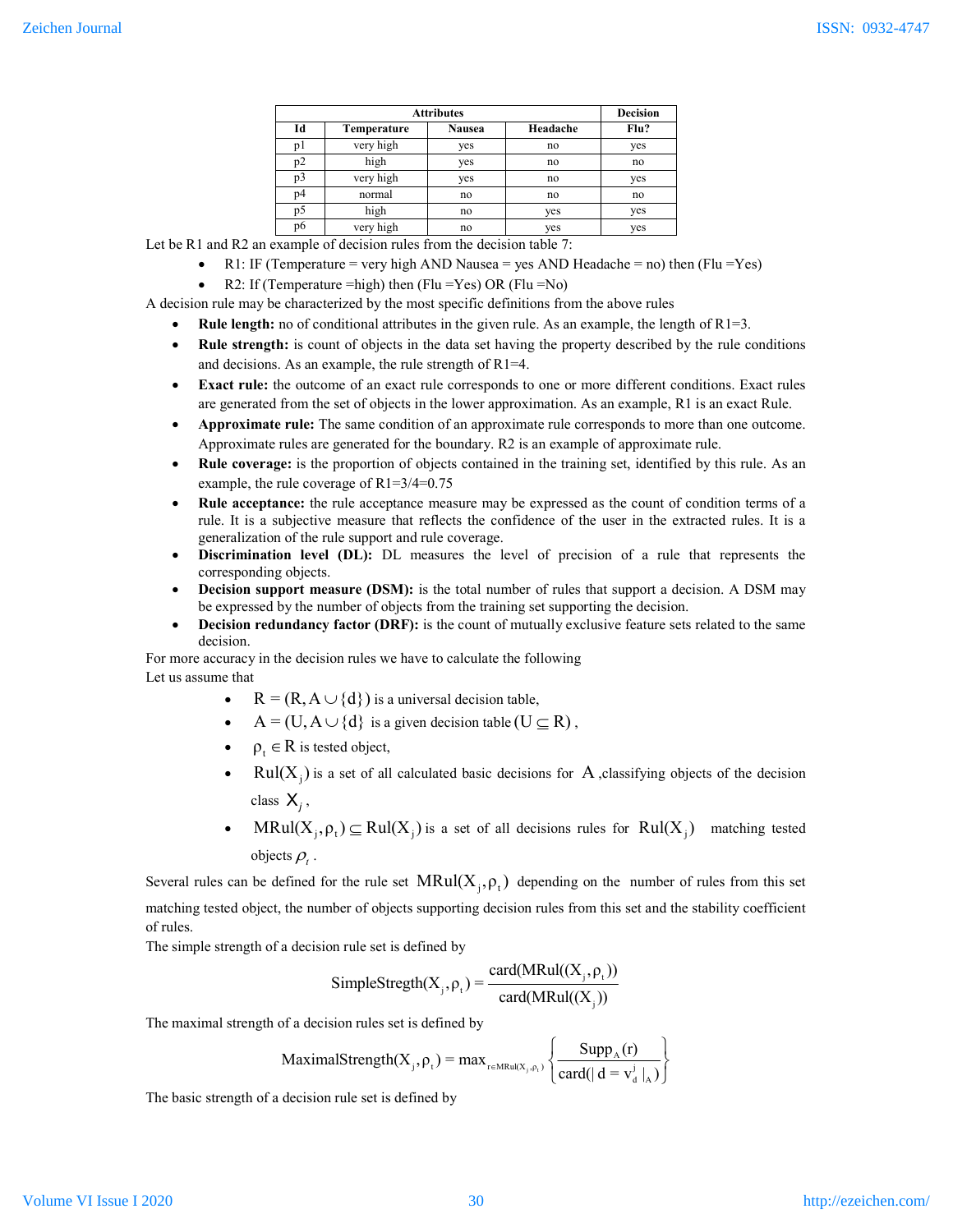$$
BasicStrongth(Xj, \rhot) = \frac{\sum_{r \in MRul(Xj, \rhot)} SuppA(r)}{\sum_{r \in Rul(Xj)} SuppA(r)}
$$

The global strength of a decision rule set is defined by

$$
GlobalStrongth(Xj, \rhot) = \frac{card \left(\bigcup_{r \in MRI(Xj, \rhot)} | pred(r) |_{A} \cap | d = vdj |_{A}\right)}{card(| d = vdj |_{A})}
$$

The Stability Strength of a decision rule set is defined by

StabilityStrongth
$$
(X_j, \rho_t)
$$
 = max<sub>refMöd(X<sub>j,\rho\_t</sub>)</sub>  $\{SC_A^{P(A)}(r)\}$ 

The Maximal Stability Strength of a decision rule set is defined by

$$
MaximalStabilityStrongth(Xj, \rhot) = max \bigg\{ \frac{SuppA(r)}{card(|d = vdj|A)} \bigg\} \{ SCAP(A)(r) \}
$$

The Basic Stability Strength of a decision rule set is defined by

$$
BasicStability Strength(Xj, \rhot) = max \sum_{\text{relReLU}(Xj, \rhot)} SuppA(r). SCAP(A)(r)
$$

$$
S CAP(A)(r)
$$

$$
= \sum_{\text{relReLU}(Xj, \rhot)} SuppA(r). SCAP(A)(r)
$$

These measures can be applied in constructing classification algorithms and to develop more efficient rule based to eliminate uncertainties in the given rules. The accuracy of the classification can be measured based on percentage of successful classification (PSC) on the dataset

$$
PSC = \frac{Number of Correctly Classical instances}{Total No of instances in Data Set} \times 100
$$

## **4. Proposed Method Classification Algorithm**

*Step1*: Conditional attribute and decision attribute value provide positive integer value

*Step2:* Convert data positive integer form.

*Step3:* Construction of elementary sets using Rough set theory

*Step4:* Use discretization methods if the variables are continuous

*Step5:* Find core and dynamic reduct for attribute.

*Step6:* Find core and dynamic reduct for attribute values.

*Step7:* Create reduction table of subspace reduct.

*Step8:* Generate classification model based decision rules.

*Step9:* Selection of rules matching new case

*Step10:* Calculation of strength of the selected rule sets for any decision class (from above section)

*Step11:* Selection of decision class with maximal strength of the selected rule set

*Step12:* Predicted decision value for new case

The planned method was tested on several datasets from UCI Machine Learning Repository dataset [39]

| Data Set             | Data<br><b>Types</b> | Instance<br><b>Sizes</b> | <b>Attribute</b><br><b>Sizes</b> | Training<br>set Sizes | <b>Test set</b><br><b>Sizes</b> | <b>Rules</b><br>Generated<br><b>Sizes</b> | Accuracy<br>(PSC) |
|----------------------|----------------------|--------------------------|----------------------------------|-----------------------|---------------------------------|-------------------------------------------|-------------------|
| <b>Breast Cancer</b> | Categorical          | 286                      | 10                               | 500                   | 149                             |                                           | 97.32%            |
| Mushroom             | Categorical          | 8124                     | 23                               | 450                   | 150                             | 18                                        | 92.67%            |
| Soyabean-Small       | Categorical          | 307                      | 35                               | 625                   | 625                             | 80                                        | 91.7%             |
| Glass                | Numeric              | 214                      | 10                               | 144                   | 70                              | 13                                        | 85.71%            |
| Iris                 | Numeric              | 150                      | 4                                | 150                   | 150                             | 18                                        | 93.5%             |
| New-Thyroid          | Numeric              | 215                      | 6                                | 215                   | 215                             | 49                                        | 86.5%             |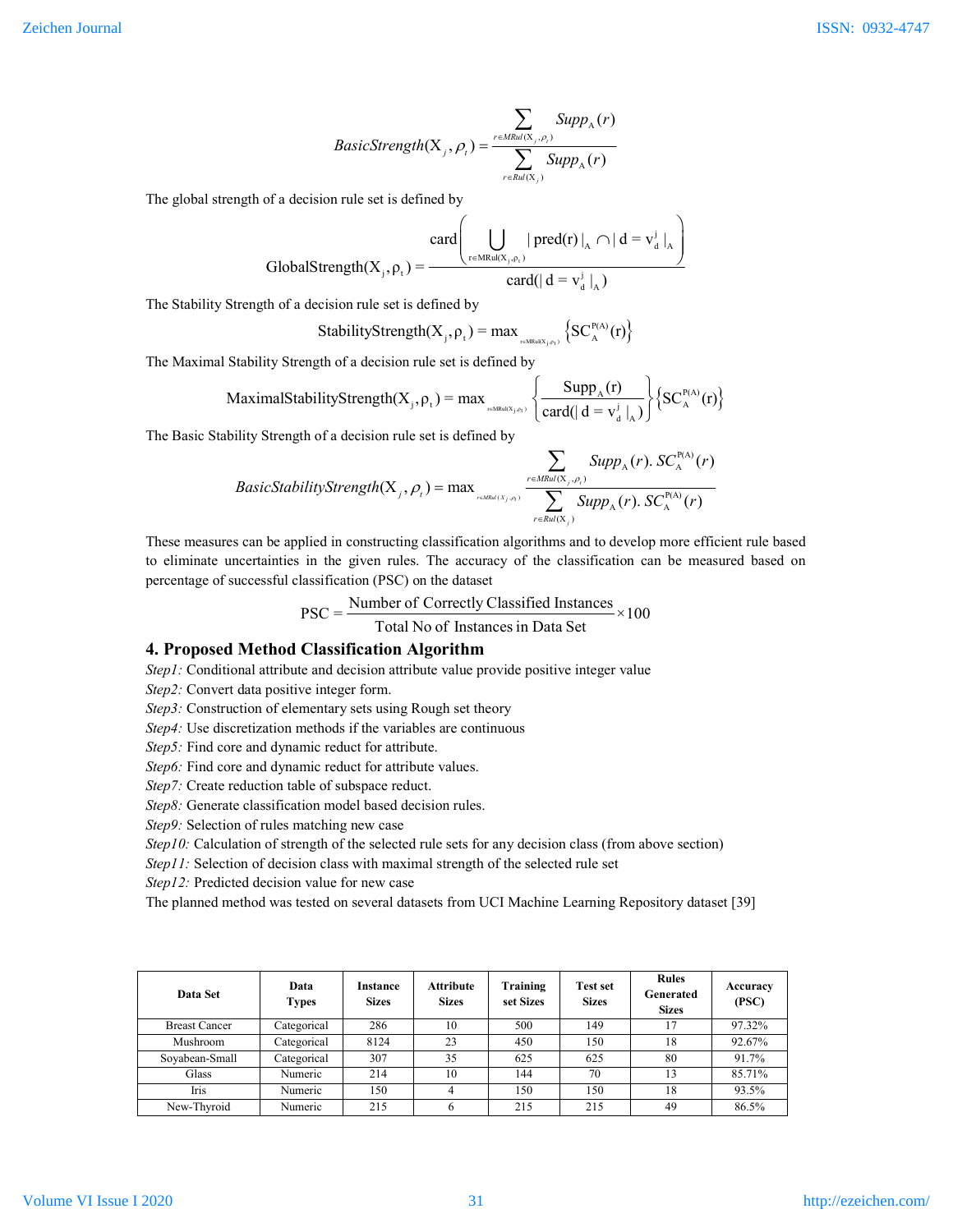#### **5. CONCLUSION**

The need for managing uncertainty increases as uncertainty leads to incomplete information and unpredictability. There are many techniques developed to analyze the uncertainty. All the approaches have their weakness and strength. No one method or approach is ideal for any expert systems. It all depends upon the problem to be solved. Rough set theory mainly deals with methods to classify imprecise, uncertain, and incomplete information or knowledge expressed in terms of data acquired from experience. By converting decision table the rules into based on testing data set, attribute reduction can be used to select the most important rules. By calculating different rule characteristics we can find more accurate rules for accurate classification

#### **REFERNCES**

- [1] Klir, G. and M. Wierman. Uncertainty-Based Information: Elements of Generalized Information Theory, 2nd edition. Physica-Verlag. 168pp, 1999
- [2] M. A. Lee. and M. H. Smith. (1995), "Handling Uncertainty in Finance Applications Using Soft Computing," Proc. 3 rd Int'l Symp Uncertainty Modelling and Analysis.
- [3] Anuradha, Kumar Sachin, Kumar Anubhav "Analysis of Information Uncertainty Management in Expert Systems" International Journal ofAdvanced Research in Computer Science and Software Engineering 3(9), September - 2013, pp. 899-903
- [4] U. Fayyad, R Uthurusamy. "Data Mining and Knowledge Discovery in Databases", Communications of the ACM.Vol.39, No11, November 1996.
- [5] C. Aggarwal and P. Yu, "A Survey of Uncertain Data Algorithms and Applications," IEEE Trans. Knowledge Data Eng., vol. 21, no. 5,pp. 609-623, May 2009.
- [6] M. Chau, R. Cheng, B. Kao, and J. Ng, "Uncertain data mining: An example in clustering location data,"in PAKDD, ser. Lecture Notes in Computer Science, vol. 3918. Singapore: Springer, 9–12 Apr. 2006, pp. 199–204
- [7] C.C. Aggarwal, "On Density Based Transforms for Uncertain Data Mining," Proc. Int'l Conf. Data Eng. (ICDE), pp. 866-875, Apr. 2007.
- [8] Managing and Mining Uncertain Data, C. Aggarwal, ed. Springer,2009
- [9] Aggarwal, C.C., Yu, P.S: A survey of Uncertain Data Algorithms and Applications. IEEETransactions on Knowledge and Data Engineering 21(5), 609–623 (2009)
- [10] York, J., Madigan, D., Heuch, I. and Lie, R. T. (1995) Birth defects registered by double sampling: a Bayesian approach incorporating covariates and model uncertainty. Appl. Statist., 44, 227-242.
- [11] A. Kolmogorov, Foundations of the Theory of Probability.Chelsea Pub., 1950.
- [12] Martin. Basil., Christos. Papadopoulos., Donald. Sutherland. and Hoi. Yeung. (2001) "Application of Probabilistic Uncertainty Methods (Monte Carlo Simulation) In Flow Measurement Uncertainty Estimation," Int'l Conf.Flow Measurement.
- [13] Dwlvedi Ashutosh, Mishra Deepak & Kalra Prem Kumar,(2006),"Handling Uncertainties-using Probability Theory to PossibilityTheory", IIT Kanpur, pp.1-12.
- [14] Dubois Didier,(2006) "Possibility Theory and Statistical Reasoning"Computational Statistics & Data Analysis, 51(1):pp.47-69
- [15] Shafer Glenn,(1976),"Mathematical Theory of Evidence", Princeton, N.J.: Princeton University Press, Business & economics,V42
- [16] D. Dubois and H. Prade,(1992)"when upper probabilities are possibility measures",Fuzzy Sets and Systems Journal,49, 65-74
- [17] R. Cheng, D. Kalashnikov, and S. Prabhakar, "Evaluating probabilistic queries over imprecise data," in ACM SIGMOD International Conference on Management of Data , 2003, pp. 551–562
- [18] Denœux Thierry,(2012)"Belief functions: theory and applications", in 2<sup>nd</sup> International Conference on Belief functions, springer, France9
- [19] Bernecker, T., Kriegel, H.P., Renz, M., Verhein, F., Zuefle, A.: Probabilistic frequent itemset mining in uncertain databases. In: Proc. of SIGKDD 2009, pp.119–128 (2009)
- [20] L.A. Zadeh, "Fuzzy Sets as a Basis for a Theory of Possibility,"J. Fuzzy Sets and Systems,vol. 1, pp. 3-28, 1978
- [21] M. Vazirgiannis, M. Halkidi. "Uncertainty handling in the datamining process with fuzzy logic", in the proceedings of the IEEE-FUZZY conference, San Antonio, Texas, May, 2000
- [22] L.A. Zadeh, "Fuzzy Sets,"J. Information and Control, vol. 8, pp. 338-353, 1965
- [23] S. Chiu. "Extracting Fuzzy Rules from Data for Function Approximation and Pattern Classification".Fuzzy Information Engineering- A Guided Tour of Applications. (Eds.: D. Dubois, H. Prade, R.Yager), 1997
- [24] L.A. Zadeh, "Fuzzy Logic,"IEEE Computer Magazine,vol. 21, no. 4,pp. 83-93, Apr. 1988.
- [25] F. Dweiri and M. Kablan, "Using Fuzzy Decision Making for the Evaluation of the Project Management Internal Efficiency,"Decision Support Systems, vol. 42, pp. 712-726, 2006.